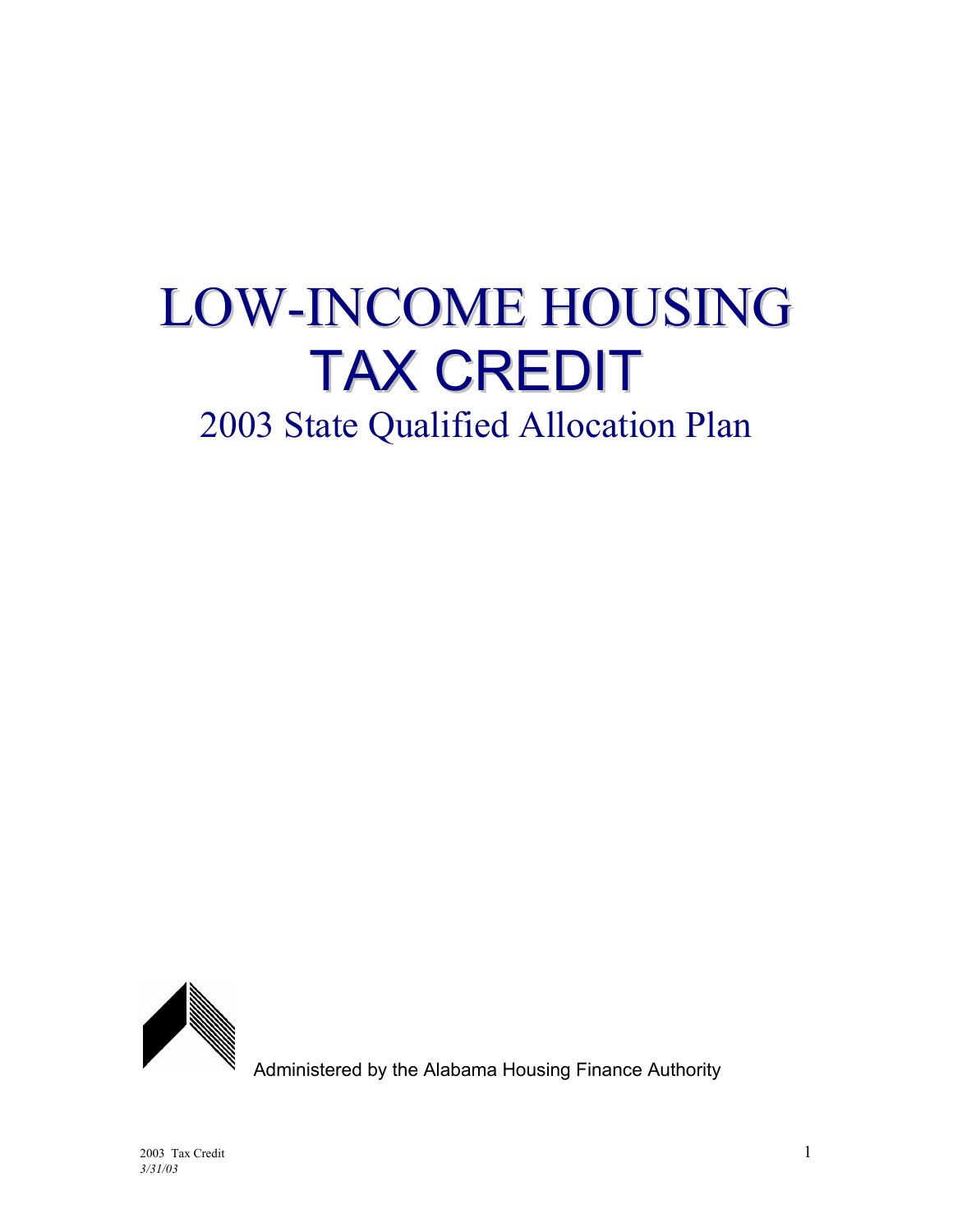#### **LOW-INCOME HOUSING TAX CREDIT 2003 STATE QUALIFIED ALLOCATION PLAN**

#### **TABLE OF CONTENTS**

| I. | <b>LOW-INCOME HOUSING TAX CREDITS</b>                           | <b>PAGE</b>    |
|----|-----------------------------------------------------------------|----------------|
|    | A. Development of Selection Criteria                            | 3              |
|    | B. Establishment of Housing Priorities                          | $\overline{4}$ |
|    | C. Project Selection Criteria                                   | 4              |
|    | D. Amendments                                                   | 6              |
|    | E. Future-Year Binding Commitments                              | 6              |
| Η. | <b>AHFA ALLOCATION PROCESS</b>                                  |                |
|    | A. Application Cycles                                           | 6              |
|    | <b>B.</b> Mailing List                                          | 7              |
|    | C. Application Threshold Requirements                           | 7              |
|    | D. Negative Action                                              | 8              |
|    | E. Application Evaluation                                       | 9              |
|    | F. Developer and Builder Fees                                   | 10             |
|    | G. Tax Credit Allocations                                       | 11             |
|    | H. Notification of Approval                                     | 12             |
|    | I. Progress Requirements After Reservation                      | 12             |
|    | J. Negative Action After Reservation and Placed-in-Service Date | 13             |
|    | K. Change in or Denial of Tax Credit Allocation                 | 13             |
|    | L. Memoranda of Understanding                                   | 14             |
|    | M. Disclosure                                                   | 14             |

### **III. POINT SCORING SYSTEM**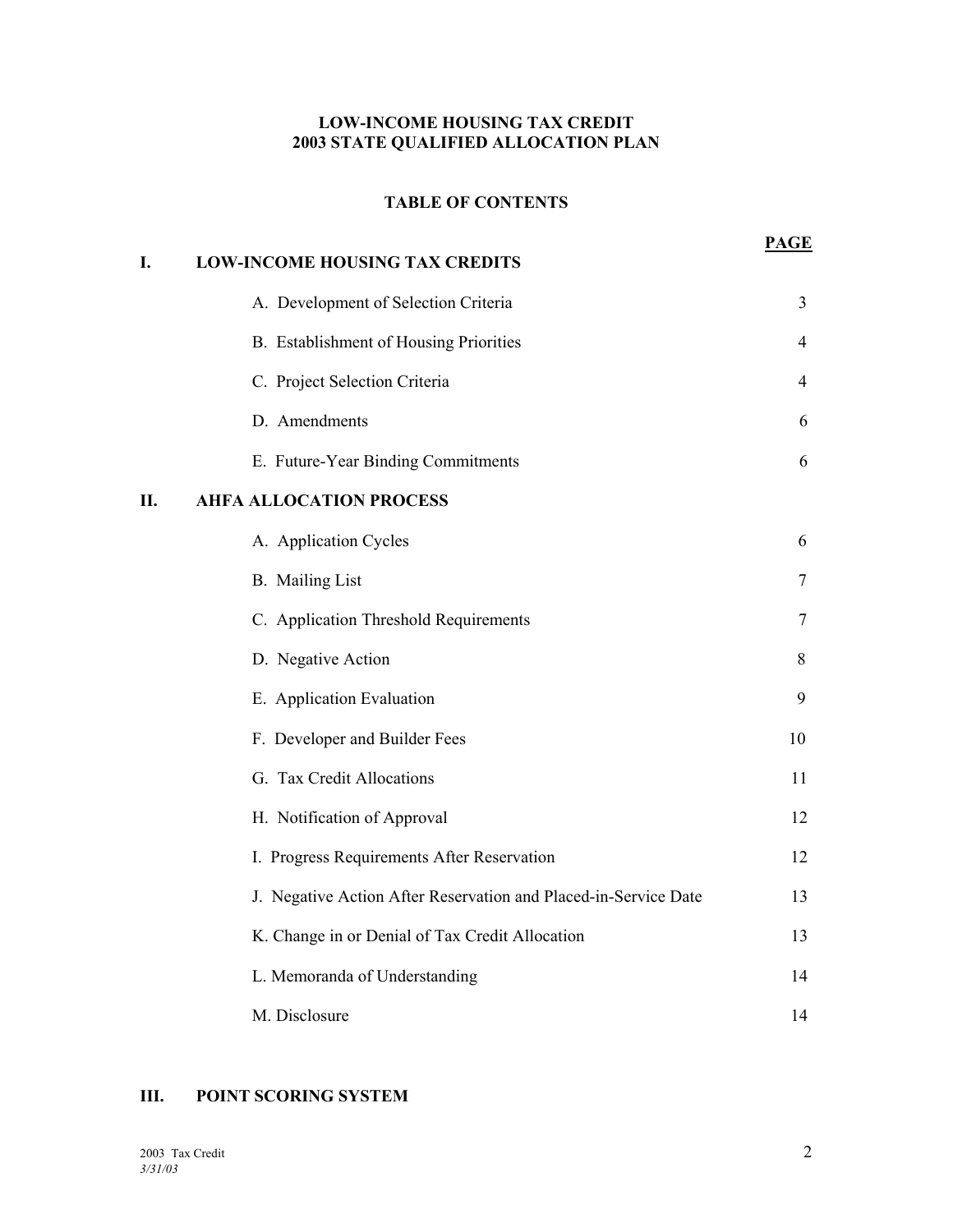| A. Points Gained |     |
|------------------|-----|
| B. Points Lost   | 19. |

# **IV. COMPLIANCE MONITORING**

# **I. LOW-INCOME HOUSING TAX CREDITS**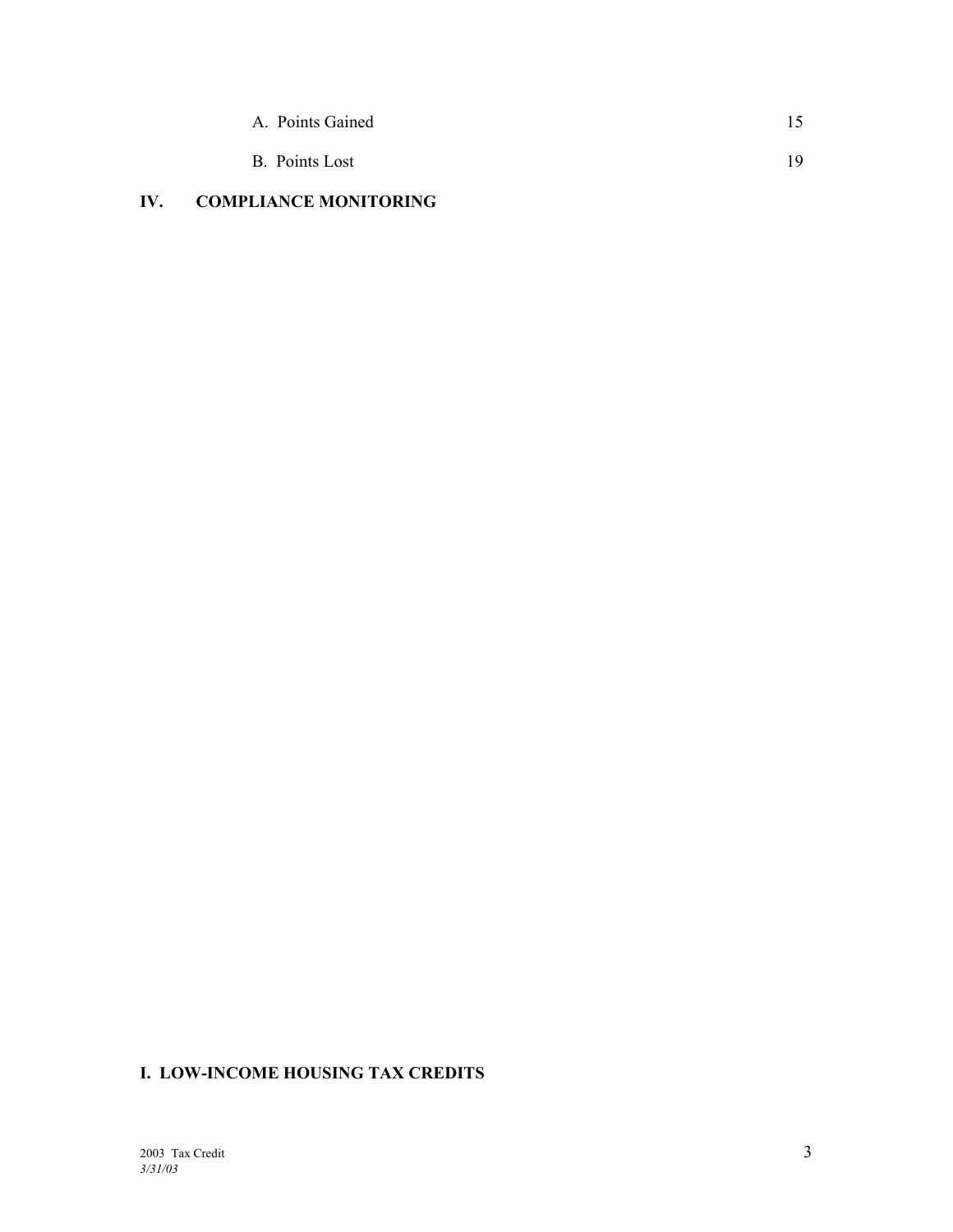The Low-Income Housing Tax Credit (LIHTC) program encourages and promotes investment in affordable rental housing for low-income households. Through these investments, the number of housing units is increased and the quality of existing housing units is significantly upgraded. The primary benefit to investors is a dollar-for-dollar reduction in federal tax liability.

To receive LIHTCs, a project must qualify under federal rules contained in Section 42 of the Internal Revenue Code of 1986 (Section 42).

The Alabama Housing Finance Authority (AHFA) has developed and implemented this Tax Credit Allocation Plan for the State of Alabama in compliance with the rules set forth in Section 42. AHFA is required by Section 42 to:

- Develop selection criteria to be used in determining housing priorities for the State. The selection criteria includes ranking each project in accordance with its location, fulfillment of housing needs, project and applicant characteristics, participation of local tax-exempt organizations and targeting persons on public housing waiting lists;
- Develop an evaluation process whereby preference is given to projects which serve: (1) the lowest income tenants, and (2) qualified tenants for the longest period(s); and
- Develop compliance monitoring procedures to test for noncompliance with the provisions of Section 42 and for notifying the Internal Revenue Service (IRS) of noncompliance.
- A. Development of Selection Criteria

Since 1992, AHFA has been responsible for preparing the Comprehensive Housing Affordability Strategy for the State of Alabama and is currently a participant in the Consolidated Plan process. The Consolidated Plan provides a detailed analysis of the current status of housing in Alabama with special attention devoted to the condition of housing and housing affordability.

Prior to making an assessment relating to the housing needs of the state, AHFA prepared an extensive list of interested relevant parties from which to gather information and mailed letters of inquiry, questionnaires and surveys to various state agencies, service providers, housing directors and individuals. Based on the information submitted, AHFA then compiled the information for inclusion within the Consolidated Plan. The data used in the Consolidated Plan has been drawn from the 1990 Census. A current analysis of the 2000 Census is underway and should be complete by mid-2003.

The Consolidated Plan, in addition to providing an overall assessment of housing needs for the State, identifies the housing needs associated with special needs groups (minorities, single-parent families, the elderly, people with disabilities, mental illness, or AIDS/HIV and homeless persons).

The Consolidated Plan concluded "that a significant number of individuals in all parts of the state are in need of housing assistance. Those with the greatest needs are, predictably, concentrated at the lowest levels of the income hierarchy, wherein the housing cost burden is also the most severe. The largest numbers relative to housing needs are found in the state's most populous urban and metropolitan counties, but the greatest concentration of need is observed in the rural counties located in the southern portion of the state, the Black Belt in particular."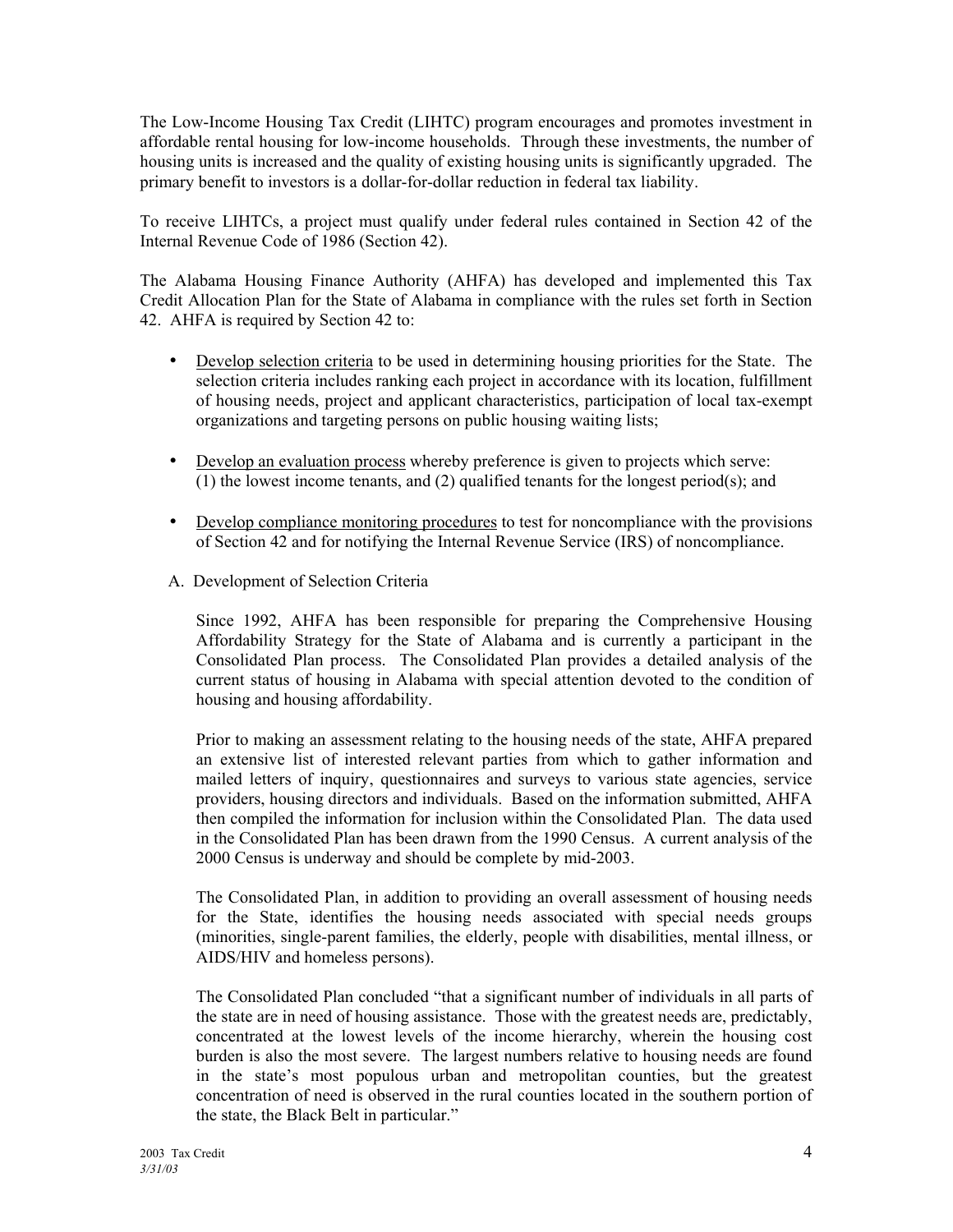Additionally, the Consolidated Plan has been updated with historical AHFA data, including a list of HOME and Tax Credit projects placed in service and/or committed by AHFA since the 1990 Census. Findings from the 2000 Census will dictate some additional updating of the state Consolidated Plan in the months ahead. The new Census data however is not expected to dramatically alter the state's affordable housing priorities. Great unmet needs still exist and AHFA will use available resources to address them.

While state HOME funds and LIHTCs provide hundreds of traditional affordable housing units across Alabama each year, the overwhelming majority of beneficiaries have been families and, in some cases, the elderly. Meeting those needs is consistent with Consolidated Plan findings and the need for additional family units and elderly units should remain strong for the unforeseen future.

B. Establishment of Housing Priorities

AHFA has established certain housing priorities to be used in the distribution of Tax Credits. In establishing these housing priorities for the 2003 allocation cycle, AHFA seeks to promote:

- Projects that add to or significantly upgrade the existing low-income housing stock;
- Projects which, without Tax Credits, would not likely set aside units for lowincome tenants;
- Projects which use additional assistance through federal, state, or local subsidies; and
- Balanced distribution of Tax Credits throughout the state in terms of geographical regions, counties, urban area, and rural areas.
- C. Project Selection Criteria

In accordance with Section  $42(m)(1)(a)(ii)$  of the Internal Revenue Code, AHFA is required to notify the chief executive officer (or equivalent) of the local jurisdiction within which an applicant has submitted an application for funding using the Low-Income Housing Tax Credit program. AHFA is required to provide such individual a reasonable opportunity to comment on the project. Comments made by the executive officer will be considered by AHFA, along with other market information, to determine the feasibility or viability of the project.

 While a lack of expressed support does not mean that the project is necessarily opposed by the community, more consideration is given to projects which are able to demonstrate support from the communities they will ultimately serve. AHFA recognizes that having community support can also reduce the "NIMBY" (Not-In-My-Backyard) issues that may accompany an affordable housing project.

AHFA is required to evaluate each application to determine which projects should receive tax credits. Applicants must complete the following basic steps:

1. A complete application must be submitted to AHFA. The application package contains a checklist outlining items necessary to complete the application. The application is deemed complete if all pages are submitted on original forms with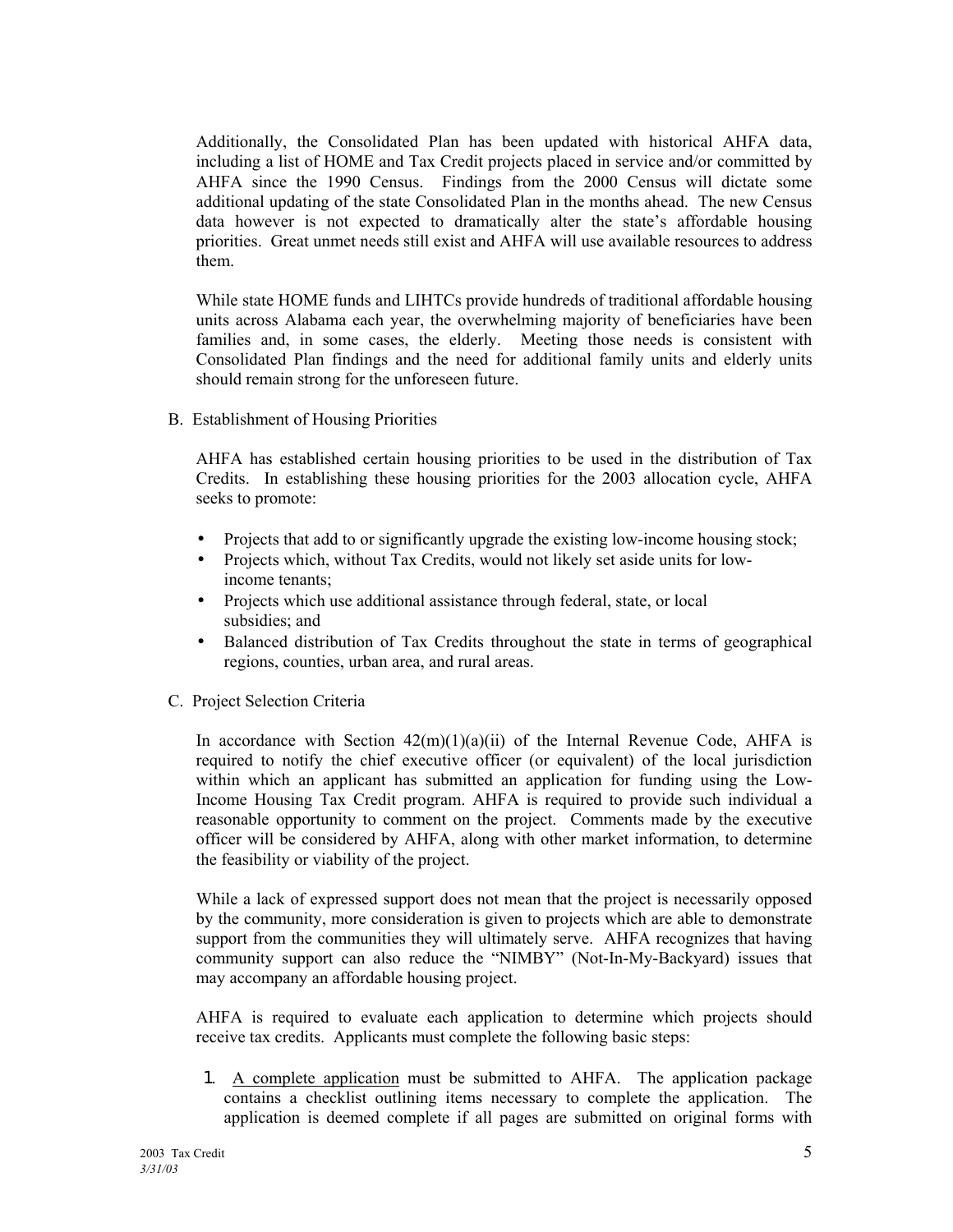original signatures, legible, and all applicable spaces are fully completed. All AHFA provided forms/documentation (see application checklist) must be submitted with the application in original form with original signatures. These forms/documentation must be submitted in numerical order behind the index pages, which are included in the application package. The application should not be in a binder or spiral binding. Failure to meet any of the above instructions will result in point deductions in the Point Scoring System (see Section III (B)(1)). If an application remains incomplete after notification by AHFA of the missing documents and expiration of the time allowed for submission of said items, the application will be rejected, and no further consideration will be given.

2. Qualified multifamily residential rental projects must meet the basic occupancy and rent restrictions required of Section 42.

When Tax Credits are combined with HOME funds the project must meet the occupancy and rent restrictions required in Section 42 and the HOME regulations, whichever is more restrictive.

Residential rental projects must be on a single site or contiguous sites. Sites *may be considered* contiguous if separated only by one neighborhood street. Mobile homes and scattered site developments do not qualify. Intermediate care facilities, group homes, and congregate care facilities are not allowed. In addition, any residential rental unit that is part of a hospital, nursing home, sanitarium, lifecare facility, or intermediate care facility for the mentally and physically handicapped is not for use by the general public and is not eligible for Tax Credits under Section 42. Projects with combined HOME funds and Tax Credits must contain no more than 56 units. Further, projects applying for Tax Credits must contain no fewer than 12 units. An exception to this requirement will apply if the project is a proposed HUD or USDA Rural Development rehabilitation.

 All residential rental units must be under common ownership, deed, financing and property management.

Applicants cannot submit more than one phase of the same project in the same application cycle.

- 3. Market feasibility. The proposed rental project must meet basic market feasibility requirements. A market study conducted by an independent third party market analyst must, at a minimum, document the following criteria. **Please refer to the AHFAís Market Study Certification Form that is included in the application package for detailed market study requirements.**
	- a) Project's market area;
	- b) Supply analysis;
	- c) Demand analysis;
	- d) Market feasibility of the proposed rent structure;
	- e) Analysis of the relationship between supply and demand; and
	- f) Summary of salient facts and conclusions.

*The applicant must provide a market study demonstrating an adequate market for the proposed units. If AHFA does not agree with applicant's market study or feels*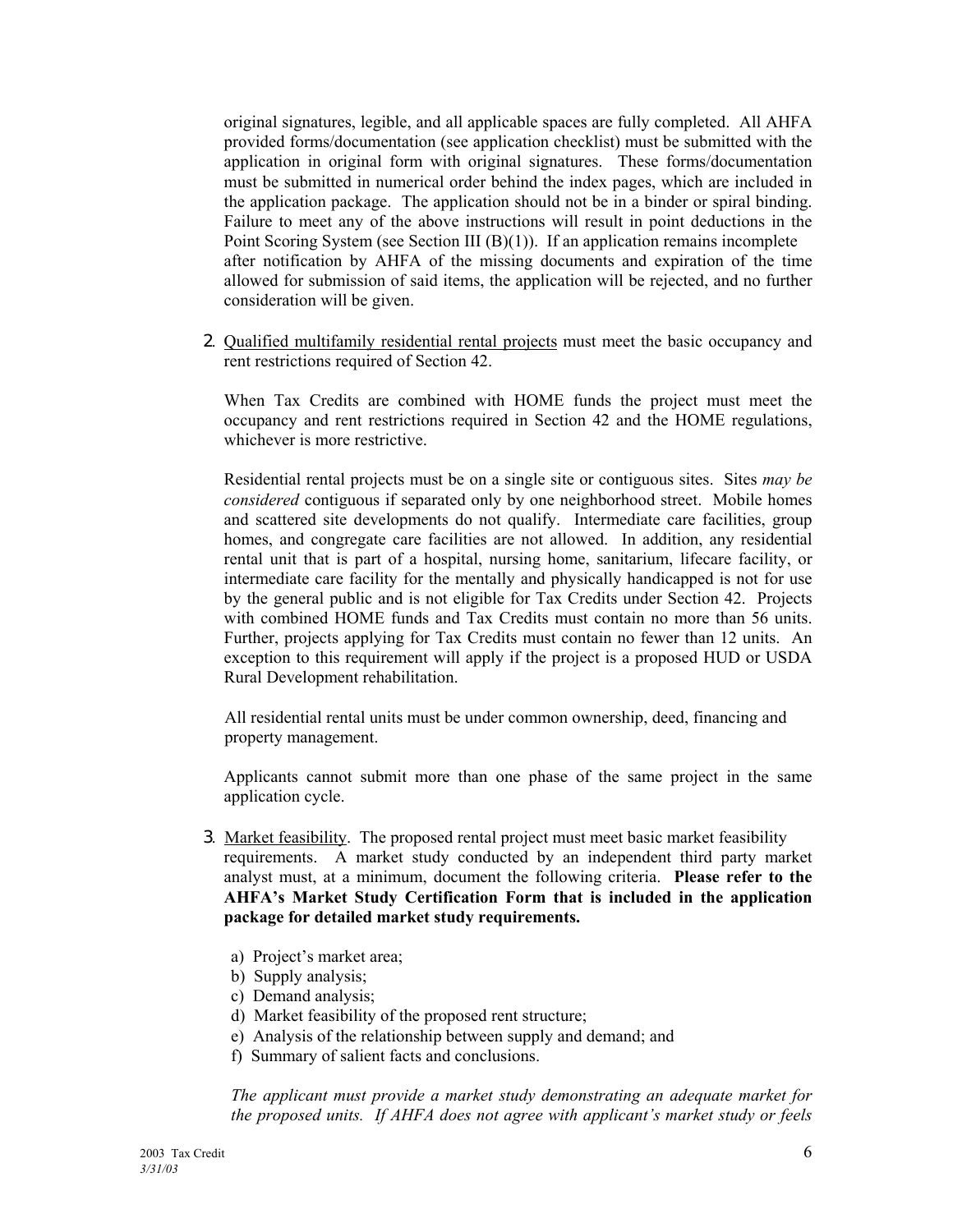*that the proposed project would adversely impact existing projects or create excessive concentration, AHFA reserves the right to obtain, at the applicant's expense after prior notice, a market study or other information from an independent consultant for AHFAís consideration in resolving the matter.* 

- 4. Financial feasibility. The project must meet certain financial feasibility requirements. See Section II E (1)(c)(page 9) of this Tax Credit Allocation Plan.
- 5. Prove adequate infrastructure capacity within the city (or county) in which the proposed project is/will be located.
- 6. Likelihood of sustained 15-year compliance with Section 42.
- D. Amendments

AHFA is entitled to amend this Tax Credit Allocation Plan, including compliance monitoring provisions, as required by the promulgation or amendment of Section 42, HOME Rules and Regulations, or both, from time to time. Such amendment(s) are expressly permitted and the making of such amendment(s) will require a public notice.

E. Future-Year Binding Commitments

AHFA reserves the right to issue reservations for future year Tax Credit allocations.

#### **II. AHFA ALLOCATION PROCESS**

A. Application Cycles

The dates of application cycles will be determined by AHFA on an annual basis. All individuals who have requested to be on the mailing list (see Section II B) will receive notification of the cycles by mail. Notice of the cycle will also appear in *The Birmingham News*, *The Huntsville Times*, *The Mobile Press Register* and *The Montgomery Advertiser*.

Persons wishing to apply for Tax Credits must request and complete the AHFA Multifamily Funding application. Applications may be obtained by letter request. All correspondence and inquiries are to be directed to the following:

| Alabama Housing Finance Authority |                              |                            |
|-----------------------------------|------------------------------|----------------------------|
| Attn: Multifamily Division        | Phone Number: (334) 244-9200 |                            |
| P. O. Box 230909                  |                              | Fax Number: (334) 244-9214 |
| Montgomery, Alabama 36123-0909    |                              |                            |

Applications received during a cycle will be evaluated on a competitive basis. A \$500.00 non-refundable fee must accompany the application. The fee must be in the form of a cashier's check or certified funds.

 *Please note: Regardless of the funding decisions, the application fee is non refundable.* 

AHFA may, at its discretion, allocate Tax Credits without the use of application cycles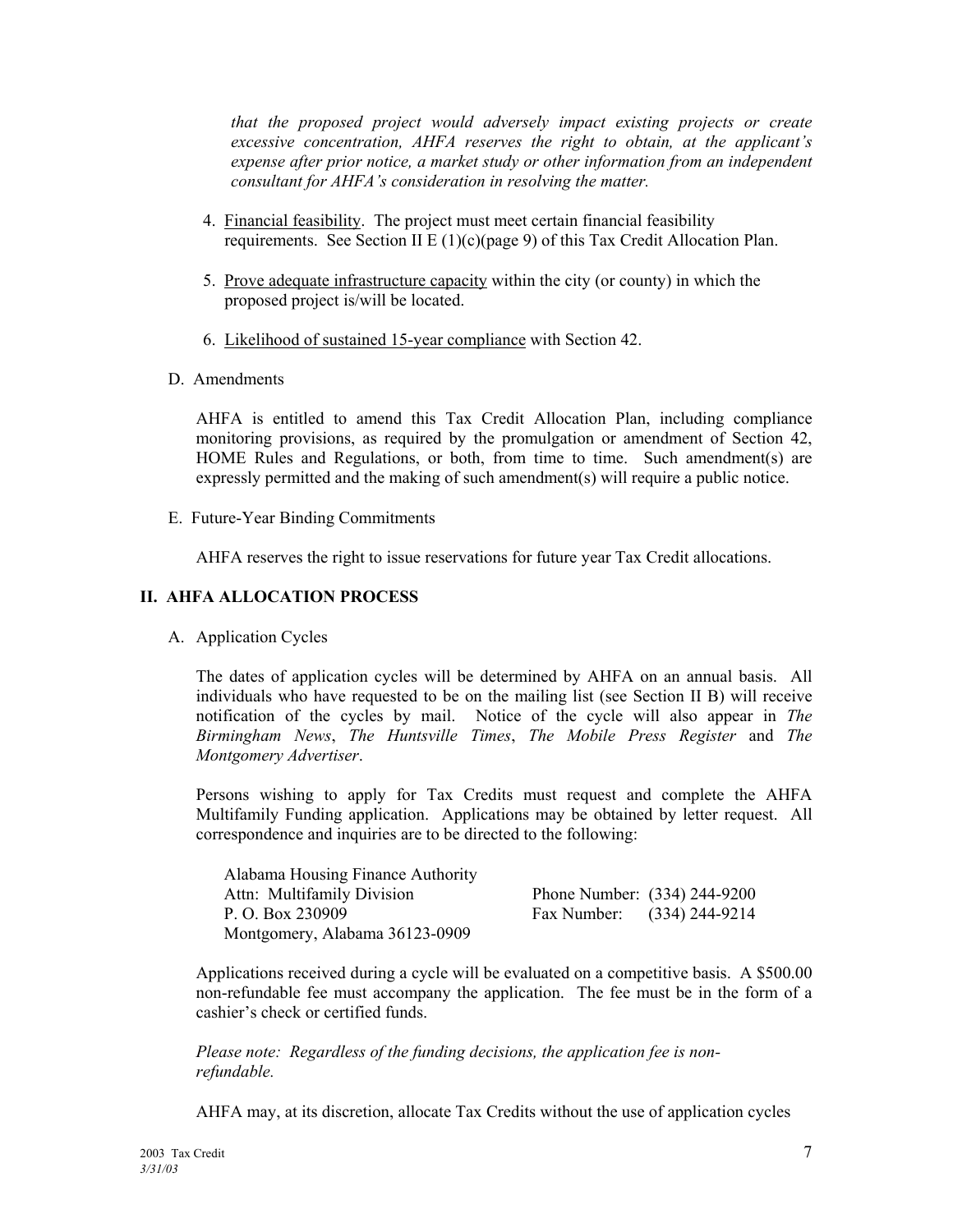or the point scoring system to:

- Any project receiving State HOME funds;
- Any project financed by tax-exempt bond financing;
- Any project financed by HUD's HOPE VI Program;
- Any project placed in service that has already received a Tax Credit allocation, has a final cost certification that indicates the need for additional allocation, and has been approved for additional credits by AHFA; and
- Any other program(s) deemed eligible by AHFA.

However, owners for the projects listed above may be required at AHFA's discretion to submit a complete application and be subject to AHFA's threshold items and AHFA's underwriting and cost requirements in order to be considered for a Tax Credit allocation or additional allocation.

B. Mailing List

AHFA's mailing list is updated annually. Therefore, anyone not on the AHFA's mailing list and wishing to receive notifications of application cycles and other related AHFA activities must request to be placed on the mailing list. That *written* request must be sent to the aforementioned address. AHFA will contact everyone on the mailing list each year to request updated information and to determine if anyone wishes to be removed from the mailing list.

C. Application Threshold Requirements

Although AHFA recognizes that each application submitted is different, certain standard requirements **must be** met by all applicants before the application can be considered. These include:

- 1. Site Control. If the applicant does not already own the property for which funds are requested at the time of application, the applicant must have site control as evidenced by a purchase option. Because of regulations that impact the varying lengths of the approval process for each property, AHFA strongly suggests that the applicant secure, at a minimum, a six-month purchase option with an option to renew for an additional six months.
- 2. Proper Zoning. The applicant must provide evidence that the property owned/to be owned is properly zoned and consistent with the proposed project's use. (AHFA does not consider the property zoned if contingent upon further city meetings, approvals and/or advertisement.) Evidence must be in the form of a signed statement from the local jurisdiction where the property is located.
- 3. Market Study. The applicant must provide a market study conducted by an independent third party market analyst with a signed Certification of Market Study Requirements Form provided by AHFA in the application package.
- 4. Certification of Consistency with the Consolidated Plan. **(HOME/Tax Credit only)**  If the proposed project is in an area that is covered by a local Consolidated Plan (see instructions for list), the applicant must have the certification of consistency completed by an authorized official of the participating jurisdiction. If not, the project will be under the State of Alabamaís Consolidated Plan and a letter will not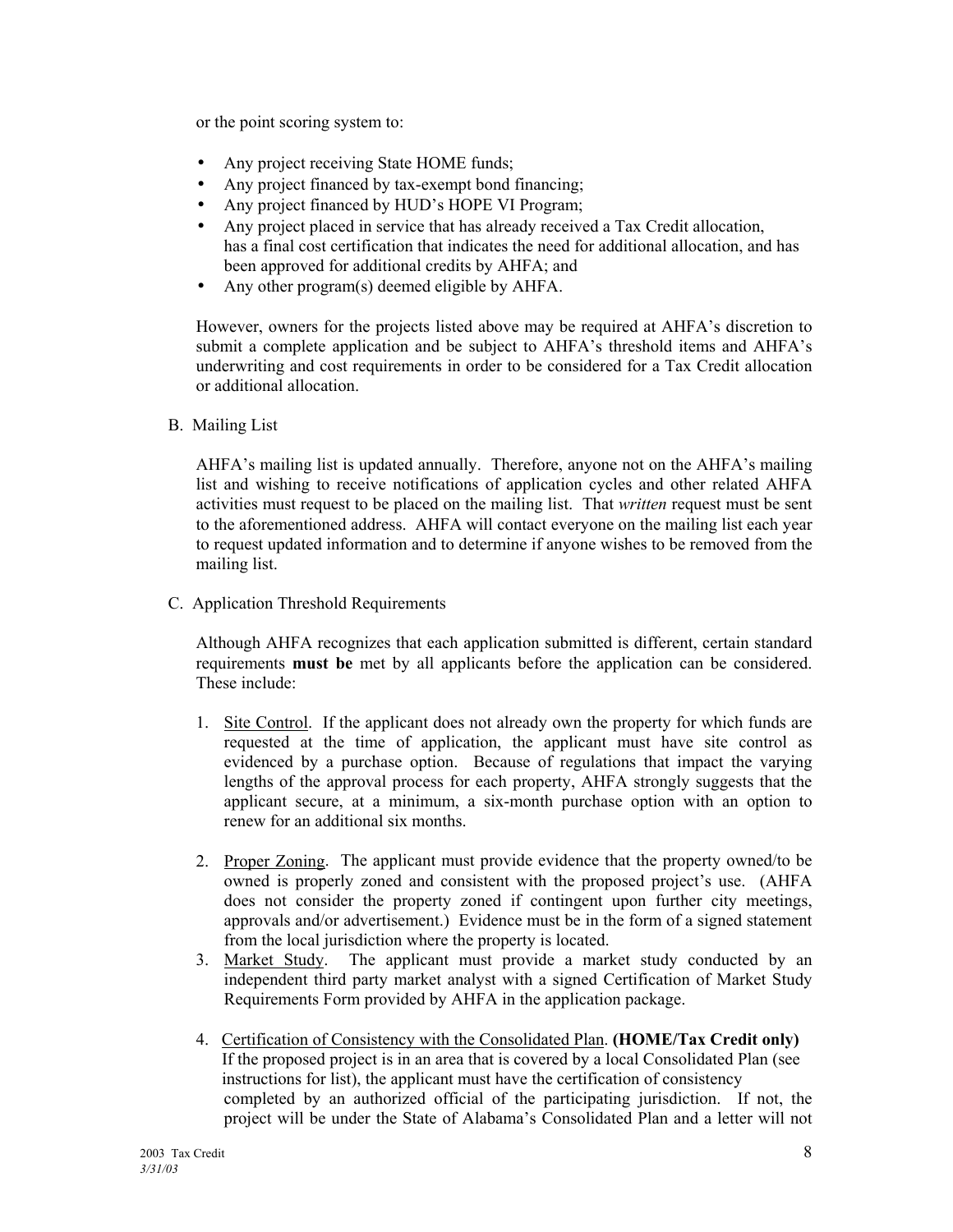be required. *Applications applying for Tax Credits only do not have to provide certification.* 

- 5. Design Quality Standards. All projects are required to meet **AHFAís Design Quality Standards, (Addendum A).** These are minimum standards. AHFA will permit projects to exceed these standards. Each applicant may construct the proposed project in a manner that reflects applicant goals or that exceeds local building codes.
- 6. Minimum Rehabilitation. The minimum rehabilitation threshold is \$6,000 in hard construction costs per qualified low-income unit.
- 7. Flood Certification. The applicant must provide a completed FEMA Standard Flood Hazard Determination Form from a nationally recognized flood data service or from a licensed surveyor that no portion of the property is located within the 100-year flood plain.

*Any applicant applying for a Tax Credit allocation for a project financed with taxexempt bonds, does not have to compete in the point scoring process. However, the application must meet all of the Tax Credit Allocation Planís required threshold items and AHFAís underwriting and cost requirements.* 

D. Negative Actions

 Should the following actions occur after the application has been submitted to AHFA, consideration for the application will terminate:

- a) Site change;
- b) Change in ownership--a change in the parties involved in the ownership entity (e.g., addition of a new general partner or removal of an existing general partner) without prior written consent of AHFA;
- c) Change in syndication structure--a change in the role of the syndicator or in the distribution of funds/allocation to others through syndication as stated in the application without prior written consent of AHFA;
- d) Change in unit design, square footage, unit mix, number of units, number of buildings, etc. (unless changes are required by local regulatory codes);
- e) Change in the general contractor without prior written consent of AHFA;
- f) Change in the management company without prior written consent of AHFA;
- g) Change in the architect without prior written consent of AHFA;
- h) Instances of excessive or flagrant non-compliance on applicant's existing projects;
- i) Any staff or development team member (listed in the application) who has instances of excessive or flagrant non-compliance with AHFA, Low-Income Housing Tax Credit, HOME, or Tax Exempt regulations on existing projects;
- j) Any staff or development team member (listed in the application) who is presently debarred, suspended, proposed for debarment or suspension, declared ineligible or voluntarily excluded from any transactions or construction projects involving the use of federal funds or Low-Income Housing Tax Credits;
- k) Applicant has a project with AHFA that is in foreclosure or has been foreclosed; and/or
- l) Any material adverse change relating to the project or owner or any factual information supplied in connection with the application proves to be incorrect or fraudulent.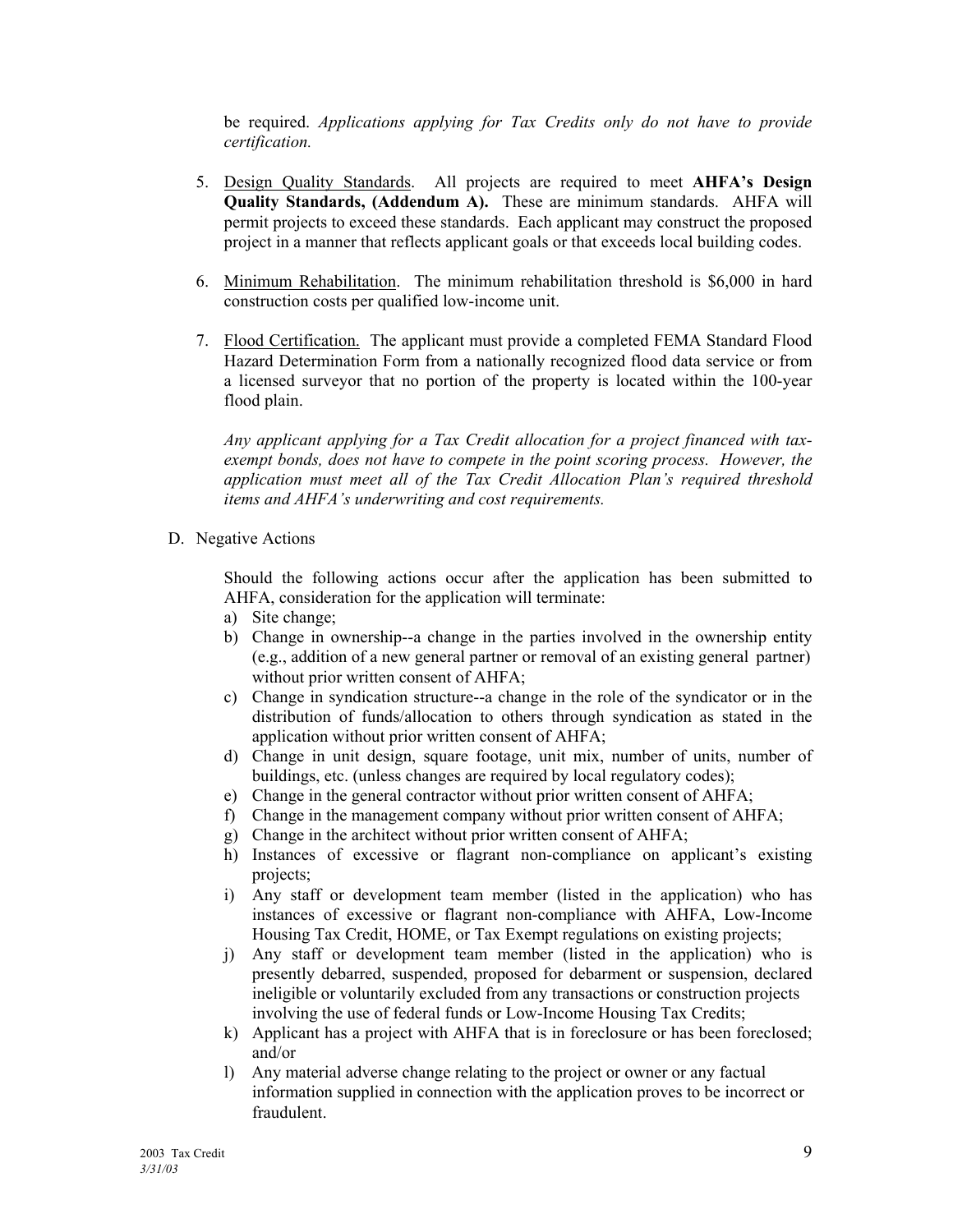The above list of negative actions is not all-inclusive. The application package itself will list other necessary requirements.

- E. Application Evaluation
	- 1. Process of Evaluation. Each application submitted will be subject to the following evaluations:
		- a) Completeness. Applications will first be examined for completeness. Should an application not be complete as defined on page 5, Section C, Part I of this Tax Credit Allocation Plan, it will receive point deductions. If the application is still incomplete after time has been given to submit the missing or deficient items, the application will be rejected, and no further consideration will be given.
		- b) Point Scoring System. Once the application is checked for completeness, the application will be further evaluated using the Point Scoring System included in Section III.
		- c) Financial Feasibility. Once the application is point-scored, the project will then be evaluated to determine its financial feasibility, including examining the market in which the project is located and performing an initial review of costs in connection with the proposed sources of funds.

AHFA will require a minimum debt service coverage ratio of 1.15 (1.05 in USDA RD properties) for Tax Credit development debt financing that would foreseeably result in foreclosure if not repaid. For purposes of this standard, debt service coverage is defined as the ratio of a property's net operating income (rental income less operating expenses and reserve payments) to forecloseable, currently amortizing debt service obligations. AHFA will determine the allowable operating expense based on historic and current Tax Credit properties<sup>7</sup> financial statements.

AHFA will require the project to establish and maintain throughout the compliance period a minimum operating reserve. The operating reserve will be an amount equal to six months of the projected first year operating expenses.

AHFA will require the project to establish and maintain throughout the compliance period a minimum replacement reserve of \$250 per unit annually (for seven years).

AHFA's determination of the appropriate amount of Tax Credits is not a representation or warranty as to the financial feasibility of such project, and may not be relied upon as such by the applicant, owner, developer, investor, lender or any other person.

 The amount of equity capital (net syndication proceeds) contributed by investors to a project partnership shall not be less than the amount generally contributed by investors to similar projects in current market conditions. In the event that the project owner receives less equity capital than the amount, which should be obtained based on current market conditions, AHFA will underwrite each project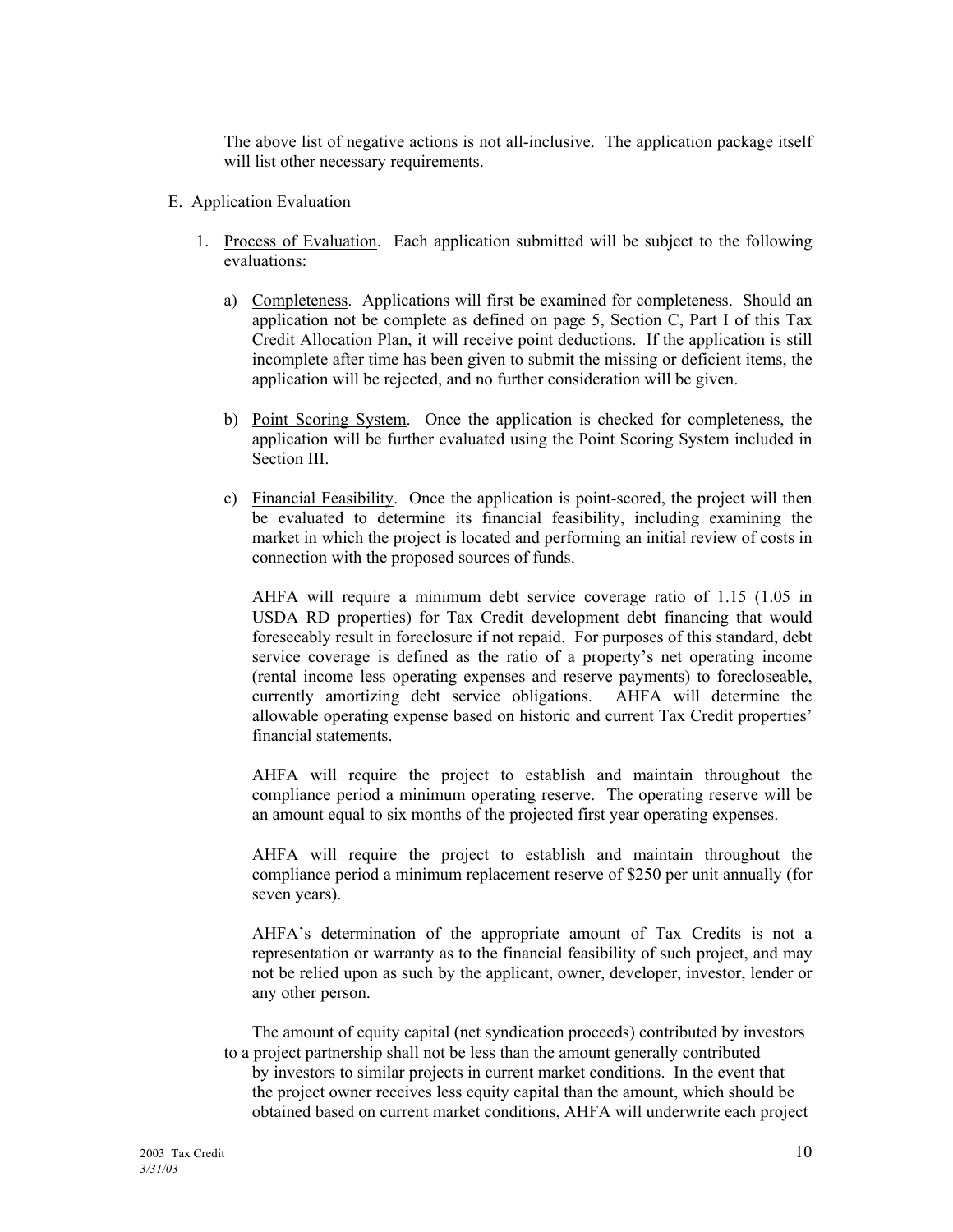- at the current market rate. Any equity deficits will become the responsibility of the owner to contribute.
- d) Credit Worthiness. AHFA will perform credit investigations of the individuals and trade reports of business involved in the development and operation of the project. If these reports prove to be less than satisfactory, the application may be rejected.
- e) Reasonableness of Project Costs. Any line item costs, square footage costs or total unit costs exceeding a range of reasonableness may be disallowed solely at the discretion of AHFA. Additional information and documentation (verified by AHFA and/or AHFA's designee) may be required to substantiate the reasonableness of the cost. Any allocation made will be determined using AHFA's assessment of cost.

AHFA requires a cost certification made by an independent CPA verifying that the owner has met the 10% test as required by the Carryover Allocation Agreement for Tax Credits. AHFA reserves the right to request certification or verification in a form acceptable to AHFA of any line item cost at any time between the application cycle and final allocation of the Tax Credit. When the project is placed in service, AHFA requires the final cost certification to be made by an independent CPA.

- 2. Frequency of Evaluation. Applications will be evaluated at least three times:
	- a) At submission;
	- b) When the allocation is made; and
	- c) When the project is placed in service.
- F. Developer and Builder Fees
	- 1. Developer Fee (New Construction and Rehab). The developer fee, which includes the developer's overhead and profit plus consultant fees and the owner's profit, should not exceed 15% of the total project costs (excluding the developer fee).
	- 2. Developer Fee (Acquisition). The developer fee on acquisition costs only will be determined based on the following scale:

|                                      | Maximum       |
|--------------------------------------|---------------|
| Per Unit Hard Construction Costs     | Developer Fee |
| \$6,000-\$8,000 rehab expenditures   | $5\%$         |
| \$8,001-\$10,000 rehab expenditures  | 10%           |
| \$10,001 and over rehab expenditures | 15%           |

*The acquisition fee on Rural Development projects will be capped at 8%. A capital needs assessment will be required on all rehabilitation properties.* 

3. Builder Fee. The builder fee, which includes builder profit and overhead, should not exceed 8% of the construction costs, excluding the fee. General requirements must be cost-certified and, as a general rule, should not exceed 6% of the total construction costs. Items included in general requirements will be consistent with HUD and USDA Rural Development regulations.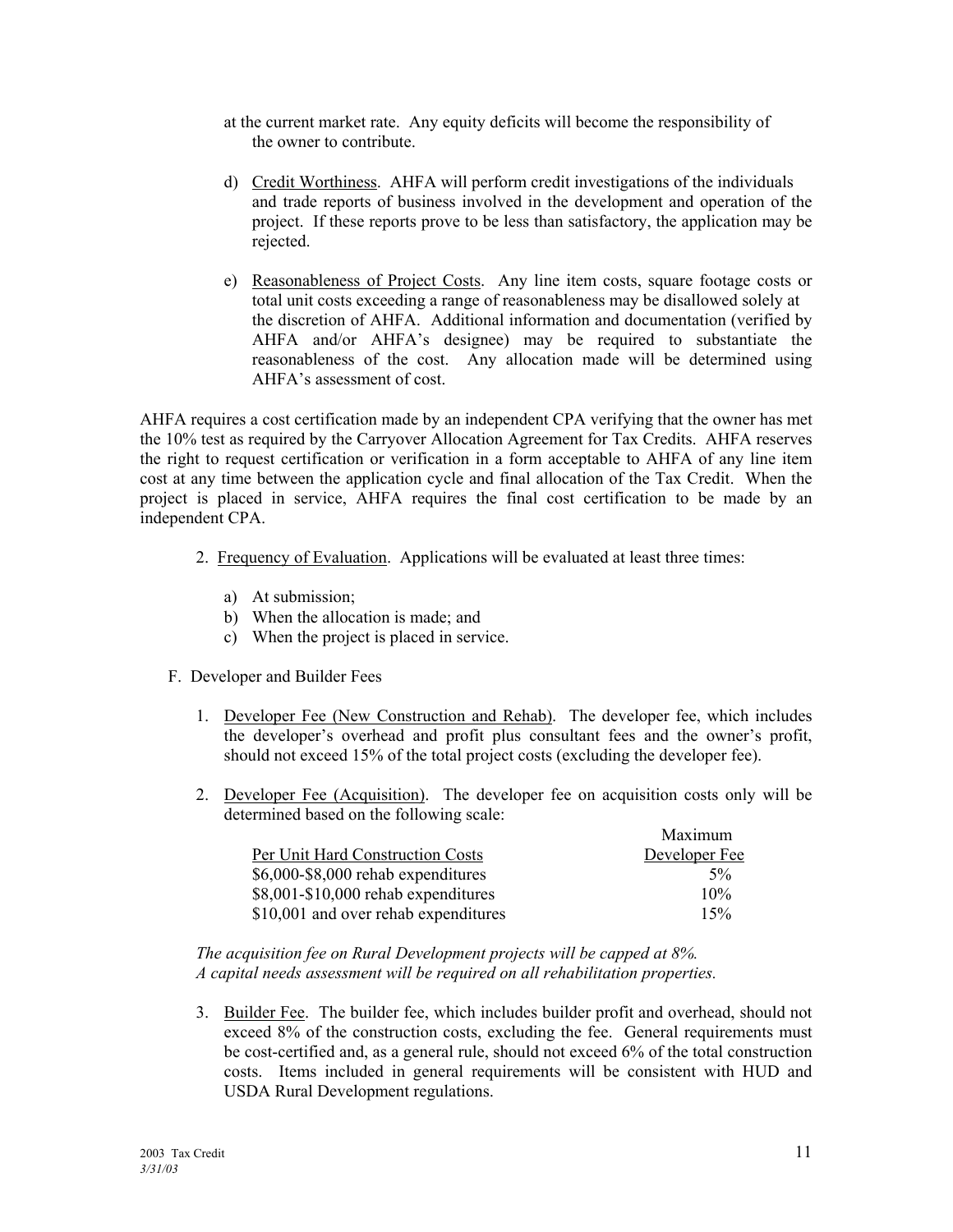- 4. Identity of Interest. AHFA requires that the applicant identify the existence of an identity of interest with any other party to the project including the sale of real estate. "Identity of Interest" is defined by HUD and is repeated in the application instructions contained in the AHFA's Multifamily Funding Application package.
- G. Tax Credit Allocations

Any Tax Credit allocation awarded will be calculated first by using AHFA's computed eligible basis.

- 1. Four Percent Credit. AHFA will compute the Tax Credit allocation at a maximum of 4% of AHFAís determined Eligible Basis if the project is (or will be):
	- a) A Federally Subsidized Project. A new building or substantial rehabilitation of an existing building shall be treated as federally subsidized for any taxable year if, at any time during such taxable year or any prior taxable year, there is or was outstanding any obligation the interest on which is exempt from tax under Section 103, or any below-market federal loan, the proceeds of which are or were used (directly or indirectly) with respect to such building or the operation thereof;
	- b) A HOME-Financed Project unless the owner elects to rent at least 40% of the units in the project to tenants at 50% of the area median income; and/or
	- c) Any Qualifying Acquisition.
- 2. Nine Percent Credit. The computed Tax Credit allocation will be a maximum of 9% of AHFAís determined Eligible Basis for any new building or substantial rehabilitation of an existing building that is not federally subsidized.
- 3. Ceilings. No single project will be allocated Tax Credits in excess of 12% of the state's 2003 credit ceiling, and no related entities, principals or individuals thereof shall be allocated Tax Credits in excess of  $12\%$  of the state's credit ceiling. Regardless of each individual owner's percentage of ownership in a project, 100% of the project's Tax Credit allocation will count towards all caps for all owners. There will be an exception to the project cap and owner cap for a development located in a Qualified Census Tract. This exception only applies to one project. There will be an exception to the owner cap for 4% Tax Credit projects.

 When Tax Credits are combined with HOME funds, no related entities, principals or individuals shall be allocated HOME funds in excess of 15% of the state's 2003 HOME fund allocation. Regardless of the percentage ownership in a project, 100% of the project's HOME fund allocation will count towards all caps.

H. Notification of Approval

The applicant will be notified of AHFA's decision in the form of a reservation letter. The Reservation Letter will outline actions by which owners, if they accept the terms, must abide. Failure to abide by the terms of the reservation will automatically terminate such reservation.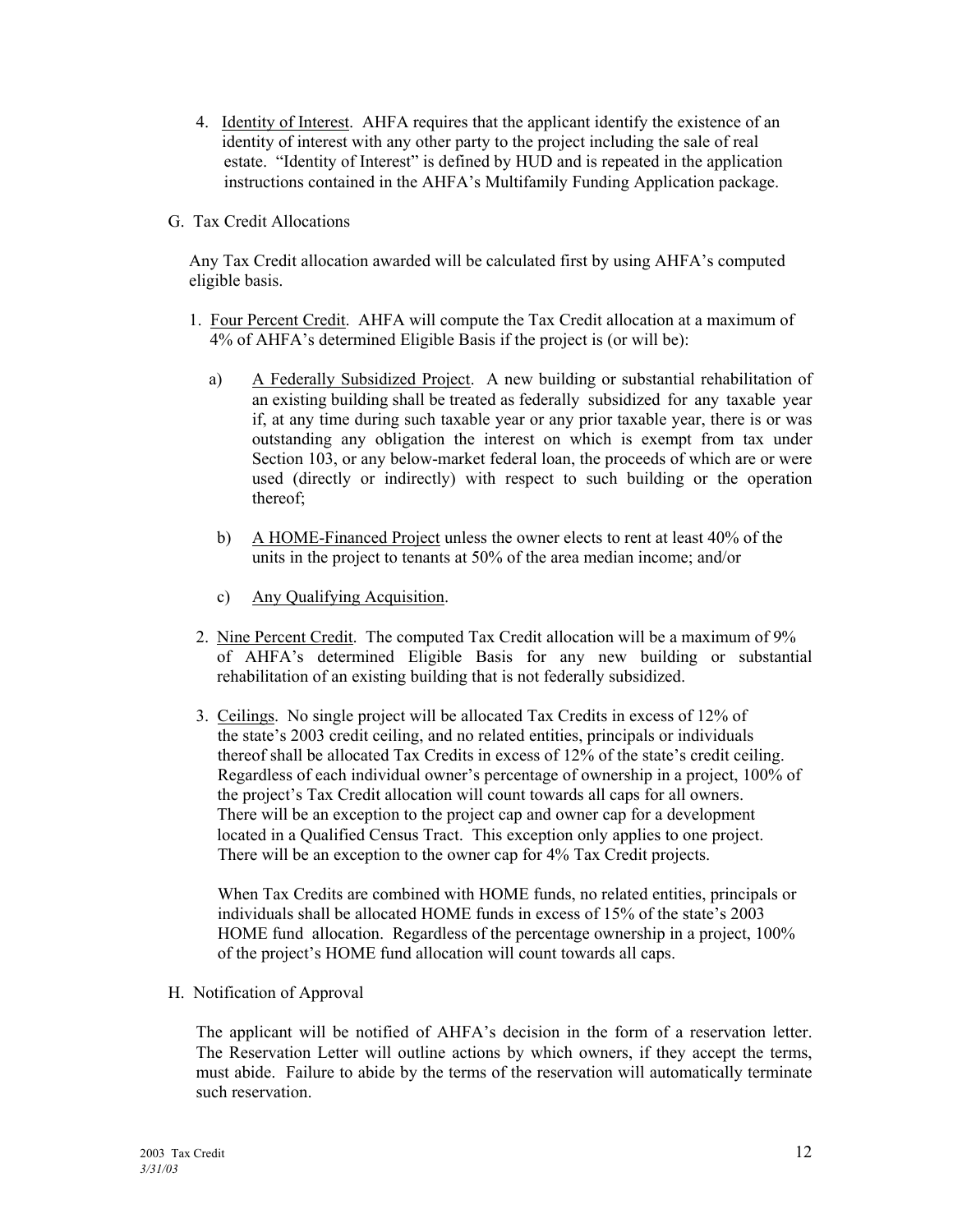I. Progress Requirements After Reservation

From the date of the reservation, the applicant has the outlined time constraints set forth below in which to obtain the following items. Failure to comply with any one of the items may cause the reservation to be automatically terminated:

- 1. Within 10 days of the date of the Reservation Letter, the applicant must:
	- a) Submit the Certificate of Existence from the Secretary of State (must be dated prior to execution of the reservation letter).
	- b) Submit the original executed Reservation Letter acknowledging acceptance of the terms and conditions.
	- c) Remit a cashier's check or certified funds in an amount equal to  $10\%$  of the first years Tax Credit allocation.
	- d) Carryover Allocation Agreement.
- 2. Within 30 days of the date of the Reservation Letter, the applicant must:
	- a) Submit a legally binding commitment for construction and permanent financing which details the specific terms of funding and repayment and is not subject to further approval of the creditor's board or credit committee.
	- b) Submit an executed binding commitment for syndication in form and content acceptable to AHFA.
	- c) Submit evidence that an application for a Site Appraisal and Market Analysis (SAMA) or Multifamily Accelerated Process (MAP) has been made if the project is to be financed by HUD.
	- d) Syndicator Relevant Experience Form in an AHFA provided form.
- 3. Within 60 days of the date of the Reservation Letter, the applicant must:
	- a) Provide final stamped plans and specification.
	- b) Provide a site specific soils report.
	- c) Provide a Certified Survey bound within the Plans and specifications.
	- d) Provide standard form of agreement between owner and the architect.
	- c) Provide the utility letters.
- 4. Within 90 days of the date of the Reservation Letter, the applicant must:
	- a) Provide certified organizational documents.
	- b) Provide a copy of the complete to-be-built appraisal.
	- c) Provide phase I environmental.
	- d) Provide construction cost Estimate summary.
	- e) Provide detailed construction schedule.
	- f) Provide standard form of agreement owner and contractor (AIA form)
- 5. Within 120 days of the date of the Reservation Letter, the applicant must:
	- a) Submit a copy of executed construction note or agreement.
	- b) Take full possession of the site as evidenced by the warranty deed.
	- c) Provide original recorded Declaration.
	- d) Submit a copy of the building permit.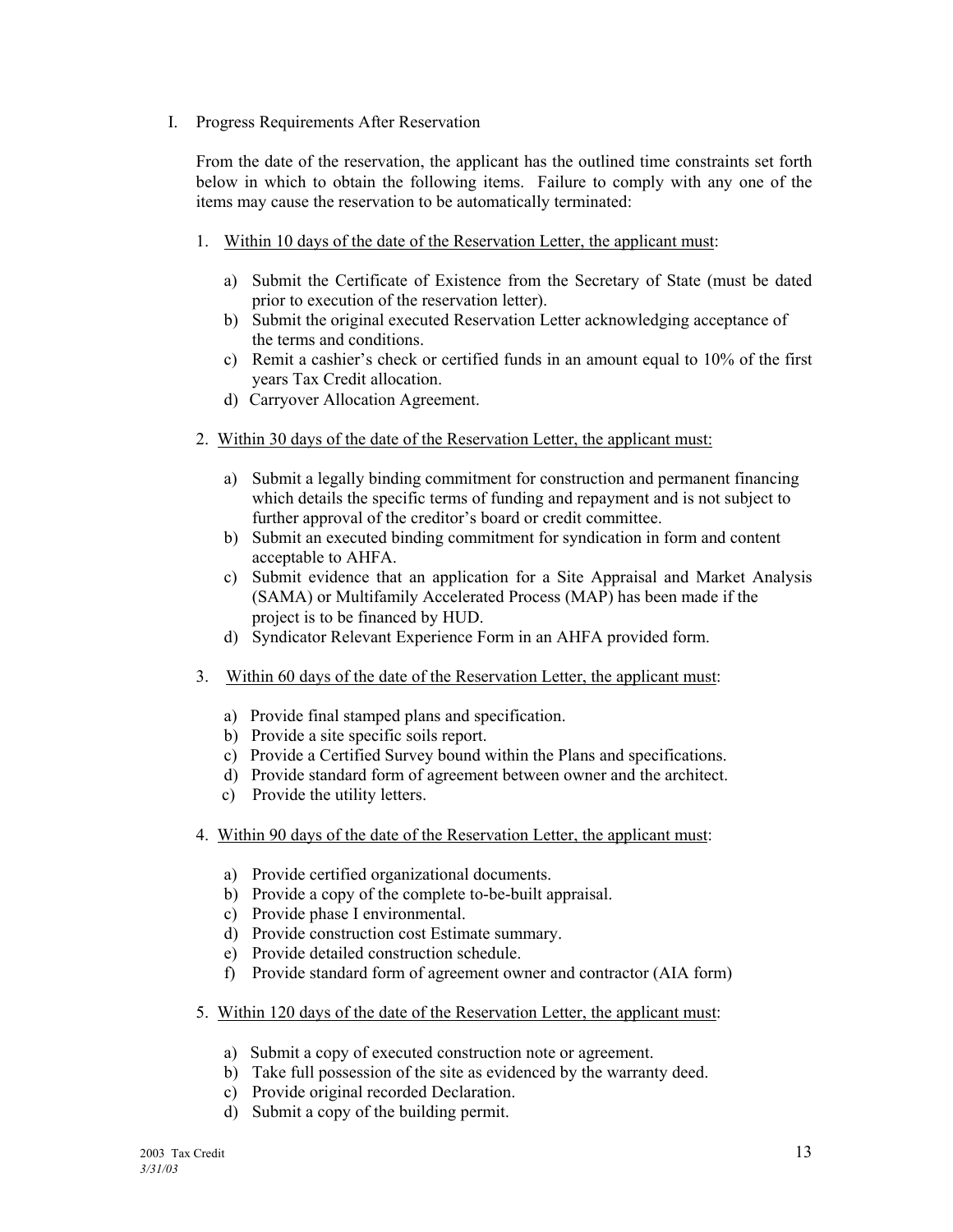- e) Provide proof of construction commencement evidenced by copy of Ownerís Notice to Proceed to project's General Contractor.
- f) Provide Title Insurance Policy.
- 6. Within 6 months of the date of the Carryover Allocation, the applicant must incur more than ten percent (10%) of the reasonably expected basis in the project.
- 7. Within 60 days after the project is placed in service, the owner must provide AHFA with the Actual Cost Certification package.
- 8. Within the first-year credit period the owner must close the first mortgage and receive the IRS Form 8609 from AHFA.

 *AHFA is under no obligation to issue 8609s for the current year if the package is received after December 2, 2003.* 

J. Negative Action After Reservation until the Placed-in-Service Date

 Some actions on the part of the applicant will cause the reservation to be terminated: See Section II (D)(page 8) of the Tax Credit Allocation Plan.

K. Change in or Denial of Tax Credit Allocation

The evaluations listed in Section II  $(E)(2)$  of the Tax Credit Allocation Plan may result in a possible change in the amount of Tax Credits allocated to a project or denial of the total allocation altogether due, but not limited to, one of the following reasons:

- 1. Information in the application submitted is determined to be incorrect or fraudulent;
- 2. Conditions in the Reservation Letter are not met;
- 3. Changes in the actual cost of the project;
- 4. Applicant obtains additional subsidies or financing other than those disclosed in the application;
- 5. Additional syndication proceeds other than those disclosed in the application;
- 6. Subsequent regulations issued by U.S. Treasury or the IRS pertaining to Section 42; and/or
- 7. Applicantís failure to notify AHFA promptly of any material or adverse changes in the original application. Material or adverse changes include, but are not limited to, applicant's loss of site control, rights of way, ingress and egress, adverse change in the financial condition of the applicant, inability to perform tasks proposed in the application by the deadline set by the applicant and further set or agreed to by AHFA.
- L. Memoranda of Understanding

The Memorandum of Understanding ("USDA MOU"), executed August 14, 1997, between AHFA and USDA Rural Development, will apply to applicants seeking both Tax Credits and RHS loan assistance. USDA Rural Development will provide a copy of the USDA MOU to applicants for their guidance when combining assistance provided by both agencies.

The Memorandum of Understanding ("HUD MOU"), executed August 30, 2000, between AHFA and HUD, will apply to applicants seeking both Tax Credits and HUD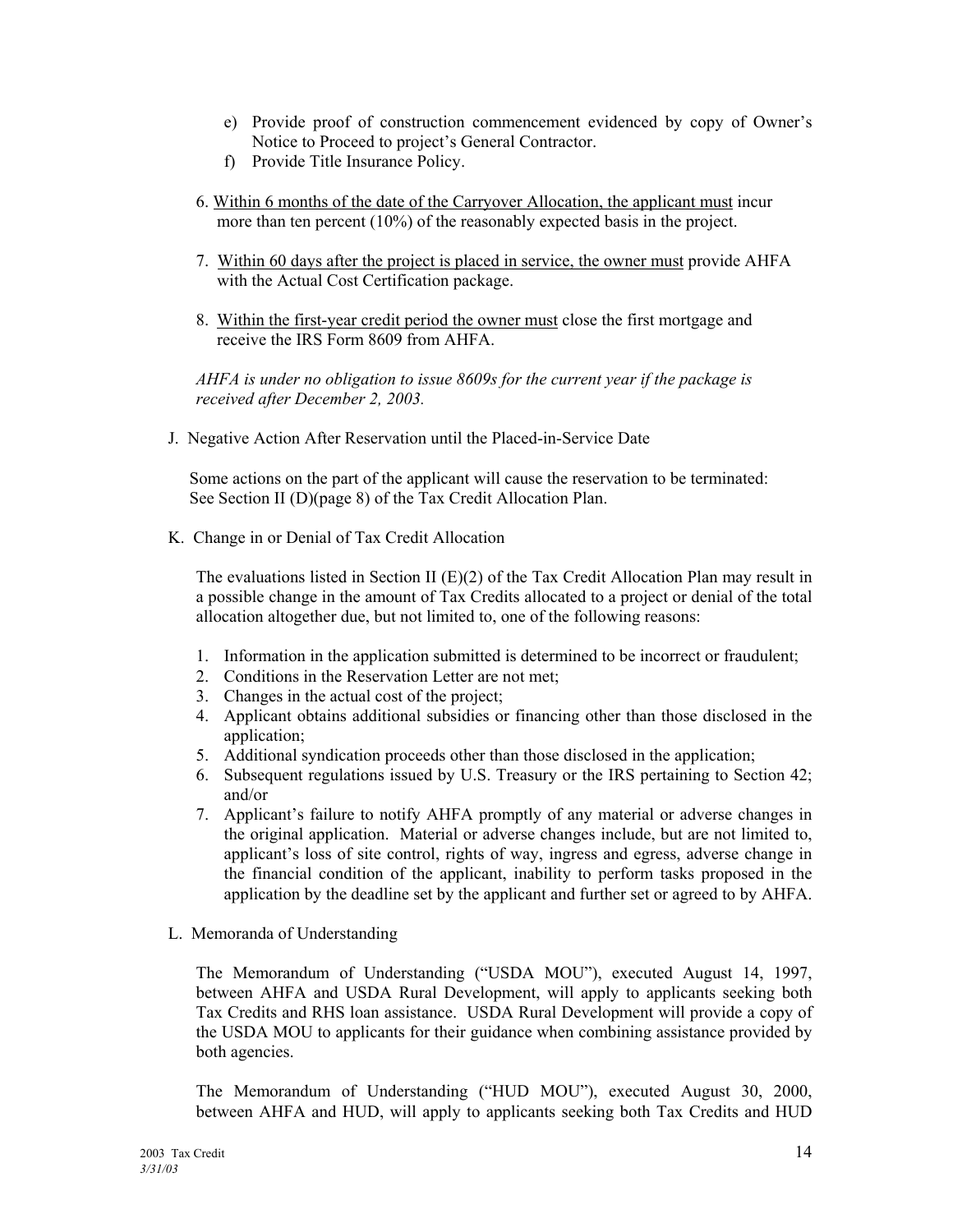loan assistance. The HUD MOU gives AHFA the authority to conduct the subsidy layering review to determine if excess federal funds are being used in the project.

M. Disclosure

AHFA will attempt to request all information necessary to make informed decisions regarding Tax Credit allocations. Therefore, it is in the best interest of everyone concerned with the process to disclose completely and accurately all information regarding each proposed project. AHFA acknowledges that errors and misjudgment sometimes occur and simply requests that the applicant notify AHFA of any errors that may occur upon discovery. Any modification made by the applicant to the final cost certification after AHFA has issued IRS Form 8609 is subject to a re-processing fee. Said modification must be acceptable to AHFA in order for the amended 8609 to be issued.

#### **III. POINT SCORING SYSTEM**

Through the point scoring system, AHFA will award points to projects that best meet the identified housing priorities for the State.

The point scoring system will rank each project in two categories. The ranking of the project will be determined by adding the two section scores together and deducting any points lost to get an overall project score. The point scoring system will largely determine which projects should be funded.

*Regardless of strict numerical ranking, the scoring does not operate to vest in an applicant or project any right to a reservation or allocation of Tax Credits in any amount. AHFA will, in all*  instances, reserve and allocate Tax Credits consistent with sound and reasonable judgment, *prudent business practices and the exercise of its inherent discretion.* 

In the event of a tie between two or more applications, the application located in a county that has not received funds in the current cycle by a higher scoring application will be funded. *However, if there still remains a tie, AHFA will conduct a drawing to determine the application that will be funded. The drawing will occur during AHFAís Board meeting in which the Tax Credit allocations are scheduled for consideration by the Board. An impartial person will be selected to draw. The owners of the application are not required to be present.* 

*AHFA reserves the right to deny a Tax Credit reservation to any applicant or project, regardless*  of that applicant's point ranking if, in AHFA's sole determination, the applicant's proposed *project is not financially feasible or viable. Additionally, AHFA may recommend that a Tax Credit reservation be awarded out of the ranking order established by the points earned, based on the amount of Tax Credit allocation needed relative to the amount of funding available or the financial feasibility and /or viability of the project.* 

*AHFA reserves the right to allocate credits in a manner that yields equitable distribution of credits throughout the State.* 

#### **A. POINTS GAINED**

#### **1. Project Characteristics (Maximum 89 Points)**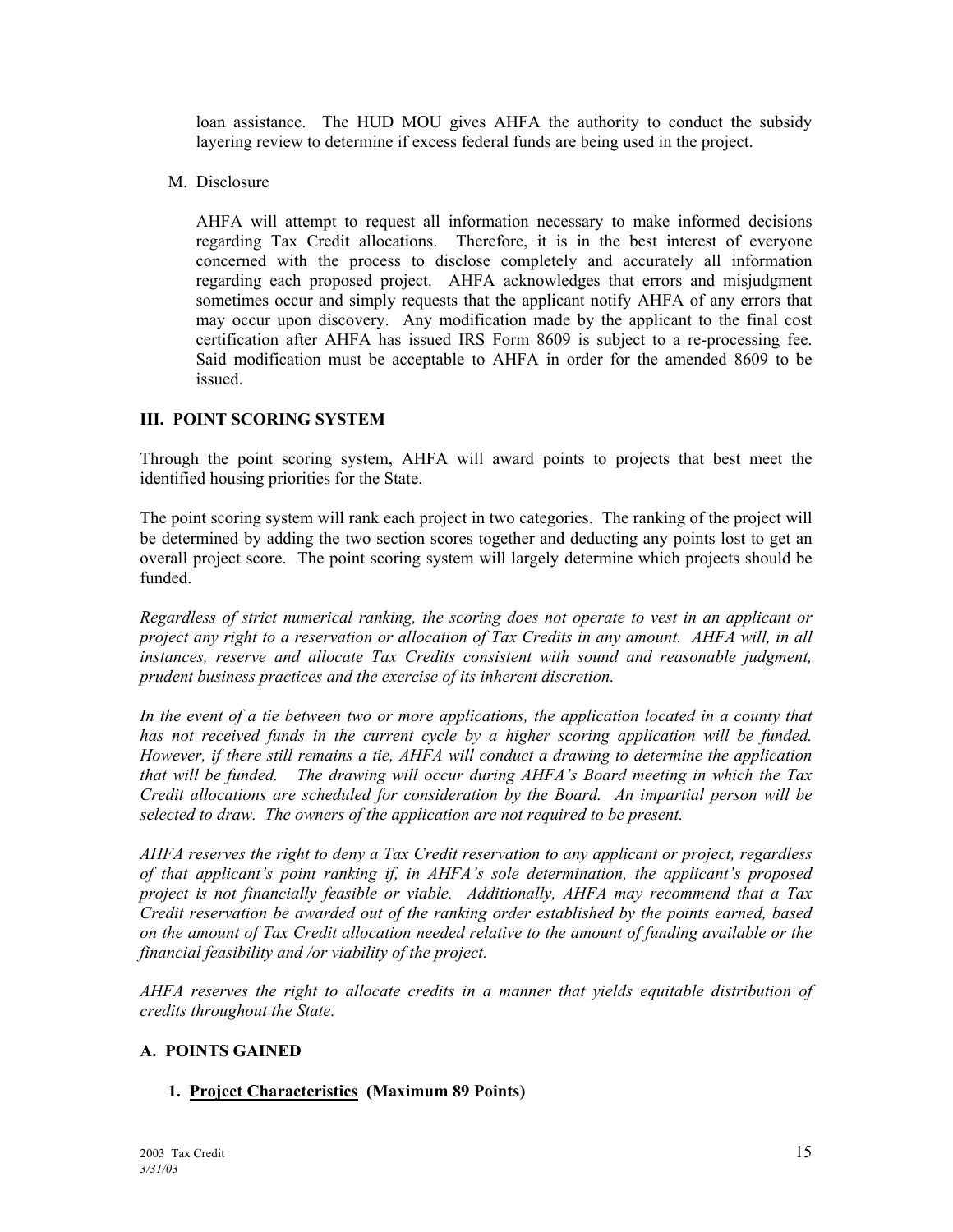- a. Type of Construction (Maximum 29 Points)
	- A maximum of 5 points (1 point each) will be given to projects which provide extra unit/project amenities such as common laundry facilities, washer/dryer connections in each unit, gazebo, community TV, etc. Refer to the application for distinction between an *extra* amenity and a *required* amenity.
	- 3 points will be given for solid sod, which must provided a minimum of 20 feet from all sides of every building and between all buildings and paved areas. Landscaping around the building is allowed.
	- 3 points will be given to projects that promote energy conservation by exceeding the standards of the Council of American Building Officials Model Energy Code, as verified by the project architect.
	- 3 points will be given to projects that are designed and built to exceed a 15-year maintenance-free exterior standard, as verified by the project architect.

#### *New Construction Projects Only*

- 3 points will be given for all on-site paved areas, which must be concrete (a soils report prepared by a geotechnical engineer is required).
- 3 points will be given for a 30-year roof as evidenced by manufacturer's warranty.
- 3 points will be given for storm windows and insulated exterior doors or Thermal break insulated windows and insulated exterior doors.
- 3 points for full brick/cementitious siding, stucco, or concrete masonry unit (CMU) products (no EIFS is acceptable). A minimum of 60% of each exterior wall of the building shall be brick. The remaining 40% can be cementicious siding, stucco, or CMU products. The CMU products must be decorative, textured, patterned, color core, or painted. All entry areas into the apartment including covered breezeways, porches, balconies, and patios must have brick, cementitious siding, stucco, or CMU to be considered full brick.
	- 1. *One story buildings* Full brick is defined as "brick exterior facades" from finished grade elevations to eave line."
	- 2. *Two or more story buildings* Full brick is defined as "brick exterior" facades from finished grade elevation to the bottom of the second floor windows."
- 3 points will be given for underground utilities.

#### *Rehabilitation Projects Only*

 • 3 points will be given for replacing existing roof with a 30-year roof as evidenced by manufacturer's warranty.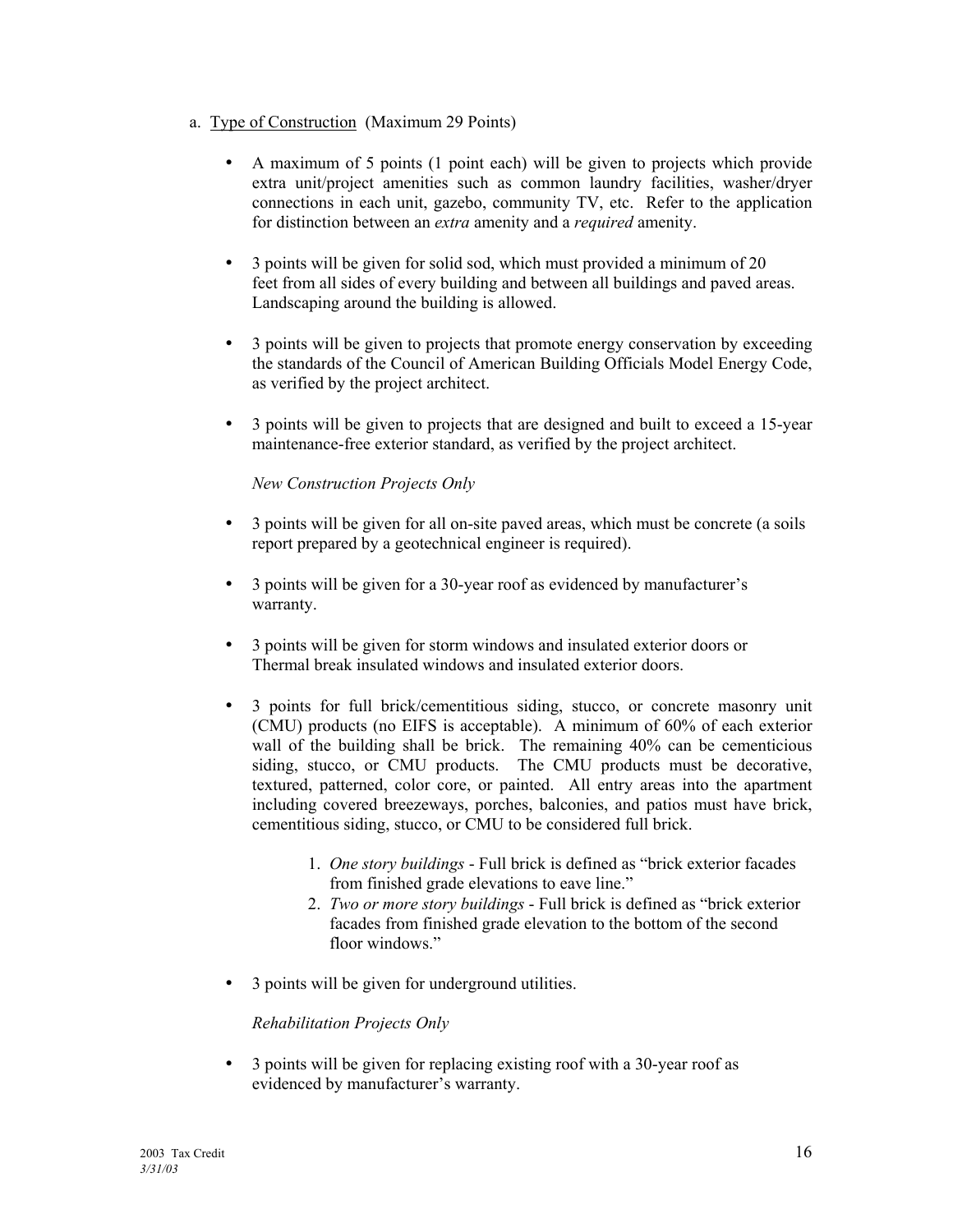- 3 points will be given for replacing all entry doors with insulated exterior doors and replacing all windows with storm windows or thermal break insulated windows.
- 3 points will be given for replacing all kitchen cabinets, countertops, and appliances.
- 3 points will be given for replacing all plumbing fixtures and water heaters.
- 3 points will be given for replacing all HVAC equipment.

 *All points for rehabilitation construction items will be verified by the Capital Needs Assessment and Architect's Certification submitted with the application which must be completed and certified by the project Architect.* 

- b. Rent Affordability (Maximum 22 Points)
	- 5 points will be given to projects, which have a commitment for existing federal, state and municipal subsidies, Historic Tax Credits, FHLB, or other government assistance **(AHFA HOME funds are not considered for points)**. These subsidies should reduce the cost of the project or debt service. This may be achieved by providing donated land, low interest rate loans or long term financing. **(See Instructions for requirements)**
	- 5 points will be given to projects which have committed in writing to extend the low-income set-aside, at a minimum, five years beyond the 15 years required by law (minimum 20 year low-income set-aside).
	- A maximum of 5 points will be given if there is a commitment for rental assistance to the low-income units. Welfare, unemployment compensation, and Social Security payments are not eligible under this section. Points are awarded under this section as follows:
		- ° 5 points (Project-based rental assistance, the assistance must be available for 100% of the qualified units and be based on the tenant's income. For example, USDA RD and HUD programs.)
		- ° 3 points (For owner-financed project-based rental assistance, the assistance must be at least an equivalent of \$25.00 per unit per month for a minimum of 25% of the low-income units (rounded up) for at least ten consecutive years.) *At the end of ten years, any unused funds should remain available to assist tenants throughout the compliance period.*
	- 4 points will be given to projects which commit to renting 100% of the total units at the 50% rent level or fair market value, whichever is less throughout the compliance period. **This election only restricts the rents charged and does not effect or change the income election of the property.**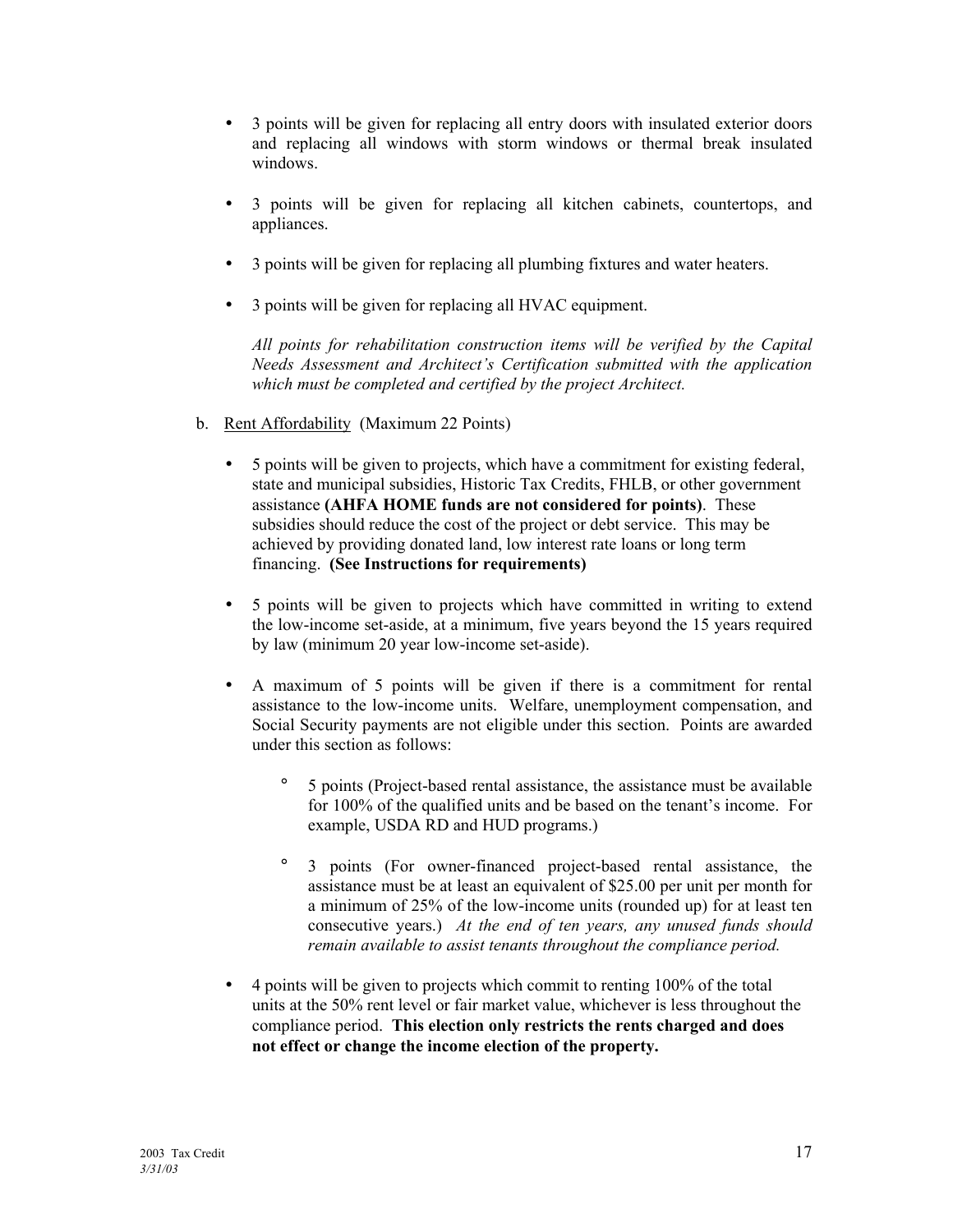- 3 points will be given to projects; which elect to designate 100% of the rental units for low-income housing tenants. *All tenants must be at or below 60% of*  Area Gross Median Income ("AGMI").
- c. Special Needs Housing (Maximum 13 Points)
	- 4 points will be given to projects with 100% of the units in the project designed, equipped and set-aside for elderly or people with disabilities.
	- 4 points will be given to projects targeting low-income families (individuals with children) with a minimum of 15% of the units having three or more bedrooms. **(If an applicant chooses 100% elderly, the applicant** *will not* **receive points for three or more bedrooms.)**
	- A maximum of 3 points (1 point each) will be given to applicants that provide services and/or activities for the tenants free of charge. In order for the service to be eligible for points, the owner must pay for the service, provide a place for the service, or provide transportation to the service. One point will be awarded for each fully completed Tenant Service form (see application package).
	- 2 point will be given to projects which have committed in writing to target households on the public housing waiting list.
- d. Readiness Issues (Maximum 12 Points)
	- 4 points will be given to applicants with evidence of attendance at the AHFA sponsored HOME/Tax Credit Training Seminar. The attendant must be a member of the development team.
	- 4 points will be given for evidence that the applicant has secured construction and permanent financing sufficient to complete the project, as evidenced by a firm letter of commitment from a lending institution. The borrower must accept the commitments, if required by the lending institution. A general letter of interest or support is *not* a firm commitment. To be considered a commitment, the document must contain the terms, conditions, interest rate, disbursement conditions, security requirements, and repayment provisions and be signed by an authorized representative of the lending institution. The commitment may be subject to an allocation of Tax Credits or HOME funds. The commitment may not be subject to final credit approval by the lending institution.
	- 2 points will be given for dated and executed organizational documents.
- 2 points will be given for evidence of availability of **all** utilities to the site or evidence that they will be provided electricity, gas, water, sewage, and telephone. *The sewage letter must state whether there is capacity to serve the proposed units.*
	- e. Project Type (Maximum 11 Points)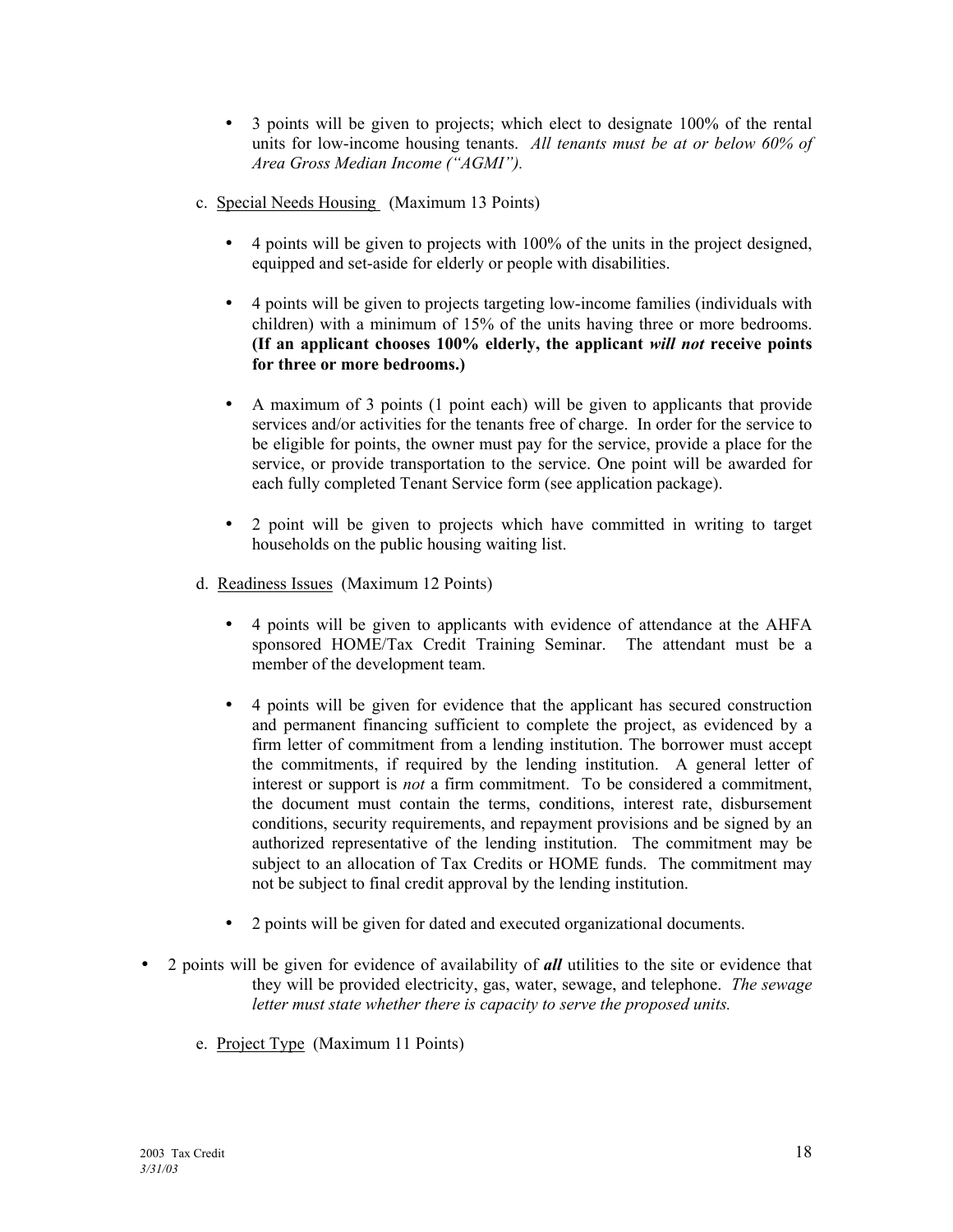- 5 points will be given for rehabilitation of existing multifamily residential rental housing. A minimum of \$10,000 per unit of hard construction cost must be completed in order to receive points.
- $\bullet$  3 point will be given for applicants that apply for a four-percent (4%) credit only. (The four-percent (4%) Acquisition credit does not qualify for the points)
- 2 points will be given to HUD and USDA RD "distressed" properties. AHFA defines "distressed" properties as being in risk of foreclosure. A letter from HUD or USDA RD must be submitted with the application stating the reason property is "distressed".
- 1 point will be given for applicants that propose a project intended for eventual tenant ownership. The project must consist of single-family homes, duplexes, or townhomes to be eligible for points. Projects consisting of townhomes must be exactly 12 units to be eligible for points
- f. Location (Maximum 2 Points)
	- 2 points will be given to projects located in qualified census tracts, the development of which contributes to a concerted community revitalization plan. A copy of the written Revitalization Plan's applicable pages must be submitted with the application package.

#### 2. **Applicant Characteristics (Maximum 11 Points)**

- 5 points will be given to applicants with participation of minorities or women. To qualify for the points for participation of minorities or women the application must meet one of the following requirements:
	- a. Minorities or women have ownership in the project;
	- b. Minority- or women-owned business or individual(s) (is/are) listed as the developer on page 2 of the application;
	- c. Applicant/Owner guarantees at least 10% of the total building cost (line 19 of the Estimated Cost Certification) is awarded to minorityor women-owned businesses.

 *In all cases the minority or female individual(s) must have at least a 50% ownership interest as the project's general partner or 50% ownership interest in the participating business to qualify for the points. These businesses include, but are not limited to, real estate firms, construction firms, appraisal firms, management firms, financial institutions, investment banking firms, underwriters, accountants, and providers of legal services. The name and address of the company and the anticipated contract amount must be listed at the time of application on the form provided by AHFA in the application package in order to receive the points.*

 • A maximum of 3 points will be given to owners (individual(s), corporation(s), or in the case of a limited partnership, the general partner(s)) who have previous successful experience in the development of multifamily housing. The owner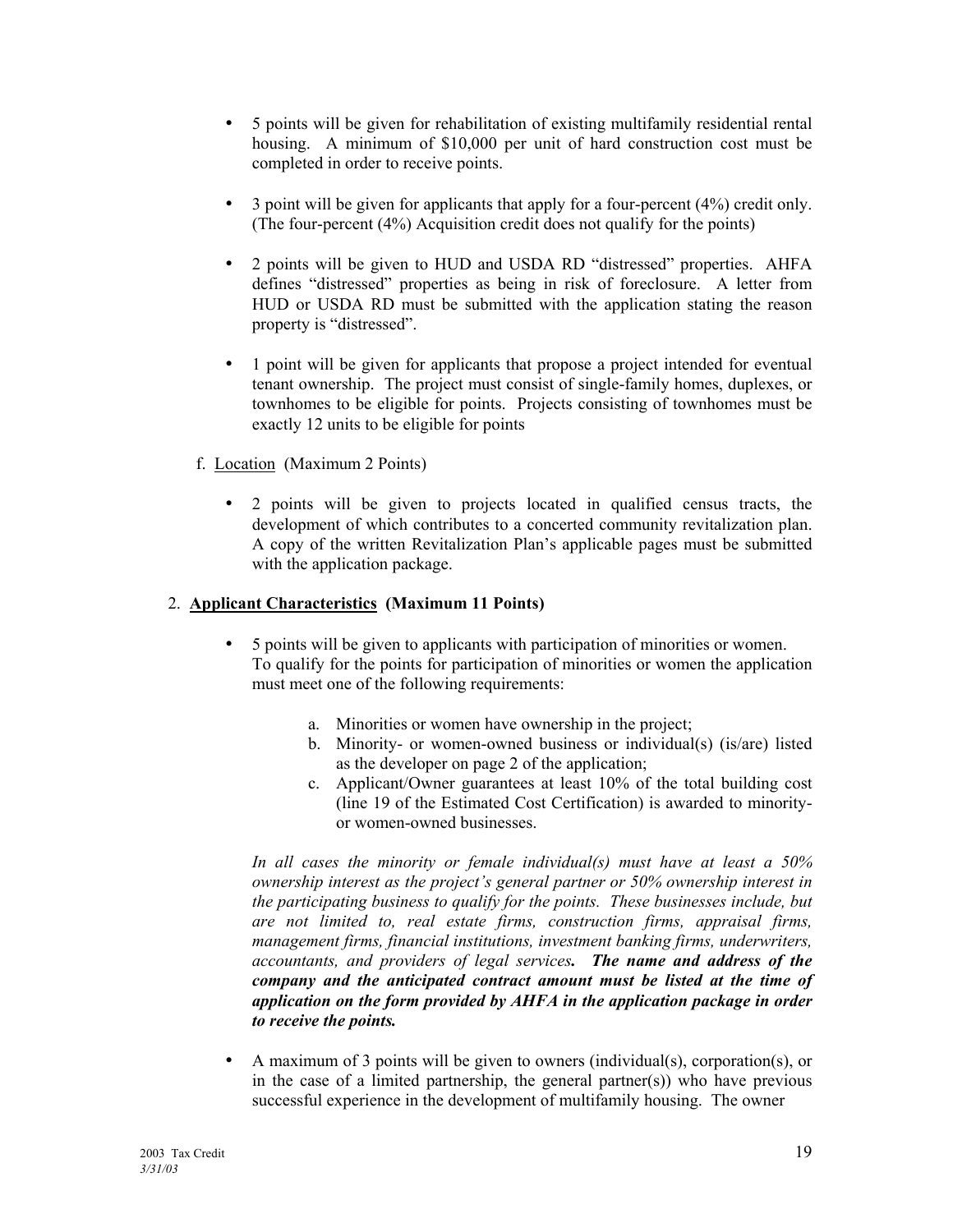may include experience gained as an owner in another firm, but not as an *employee* of another firm.

- 3 points (3+ projects) 2 points (2 projects) 1 point (1 project)
- A maximum of 3 points will be given to applicants with sound experience as managing agents of **low-income** housing. This experience is defined by the highest number of units currently managed or has previously managed. Only those units in projects that are considered low-income units will be counted in this total.
	- $3$  points  $(101+$  units) 2 points (49-100 units) 1 point (24-48 units)

#### **B. POINTS LOST**

1. Incomplete Application (No Maximum Points Lost)

#### **If threshold documentation is missing or a threshold requirement is not met at the time AHFA receives the application, the application will no longer be considered. AHFA may request a clarification of a threshold requirement and**  determine if complete at **AHFA**'s discretion.

One (1) point per missing or incomplete document will be deducted from an applicant's score if AHFA, during the completeness check, must notify the applicant of any  $document(s)$ , which must be submitted. If the documents are not received by the specified time, the application will no longer be considered.

2. Project Location (Maximum Loss of 9 Points)

#### **Point deductions for project location is cumulative to a maximum of 9 points.**

• 5 points will be deducted for applications located in counties that AHFA funded a project (excluding HOME only and Tax Exempt Bond projects) in the 2002 application cycle. The applicable counties are:

| <b>Baldwin</b>   | Cherokee   | Clarke | Dallas    |
|------------------|------------|--------|-----------|
| <b>Jefferson</b> | Lauderdale | Lee.   | Limestone |
| Madison          | Montgomery | Morgan | Pike      |
| Tuscaloosa       |            |        |           |

• 3 points will be deducted for applications located in counties that AHFA funded a project (excluding HOME only and Tax Exempt Bond projects) in the 2001 application cycle. The applicable counties are:

| <b>Baldwin</b> | Elmore  | Etowah    | Jefferson  |
|----------------|---------|-----------|------------|
| Lee.           | Madison | Marshall  | Montgomery |
| Morgan         | Shelby  | Talladega | Tuscaloosa |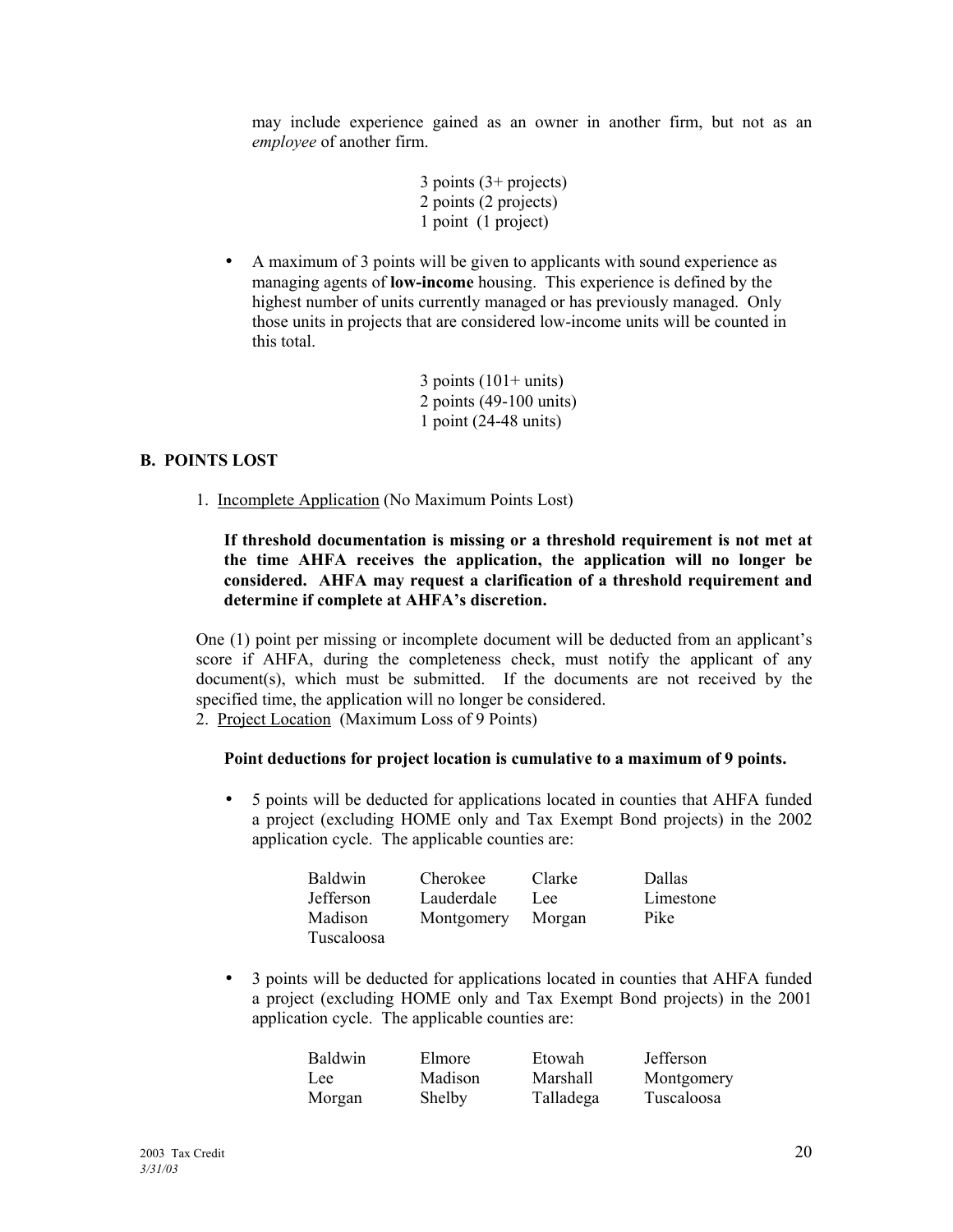• 1 points will be deducted for applications located in counties that AHFA funded a project (excluding Tax Exempt Bond projects) in the 2000 application cycle. The applicable counties are:

| Autauga    | <b>Butler</b> | Calhoun    | Colbert    |
|------------|---------------|------------|------------|
| Crenshaw   | DeKalb        | Elmore     | Etowah     |
| Greene     | Houston       | Jackson    | Lamar      |
| Lauderdale | Lawrence      | Madison    | Marion     |
| Mobile     | Monroe        | Montgomery | Morgan     |
| Perry      | Russell       | Talladega  | Tallapoosa |
| Walker     |               |            |            |

**Applications for the rehabilitation of existing residential housing will not be subject to point deductions in any county and the 1 and 3 mile radius requirements.** 

**Applications that contain financing through HUDís HOPE VI program will not be subject to point deductions in any county and the 1 and 3 mile radius requirements.** 

**AHFA will not consider an application for new construction that is submitted in Baldwin, Jefferson, Madison, Mobile, and Montgomery counties unless all AHFA 2000, 2001, and/or 2002 funded projects within a 3-mile radius of the proposed site have been placed in service and are 90% occupied at the time of application. Projects funded with Tax Credit only, Tax Credit combined with HOME funds, and tax exempt Bonds combined with Tax Credit will be considered within the 3-mile radius. Projects funded with HOME only funds will not be considered.** 

**AHFA will not consider an application for new construction that is submitted in a county (Excluding HOME only projects) that AHFA funded in 2000, 2001, and 2002 unless all AHFA 2000, 2001, and/or 2002 projects within a 1-mile radius of the proposed site have been placed in service and are 90% occupied at the time of application. Projects funded with Tax Credit only, Tax Credit combined with HOME funds, and tax exempt Bonds combined with Tax Credits will be considered within the 1-mile radius. Projects funded with HOME only funds will not be considered.** 

*Radius is defined as a straight line extending from the center of a circle to the circumference.* 

**AHFA will provide reasonable assistance in determining occupancy of applicable projects, upon request. All information provided to applicants by AHFA will be based upon third party information reported to AHFA. AHFA will confirm occupancy of all applicable projects at the time of application.** 

**AHFAís determination of occupancy is final and binding on all applicants. AHFA is not responsible for errors or omissions in occupancy reported to AHFA.** 

3. Compliance (Maximum Loss of 15 Points)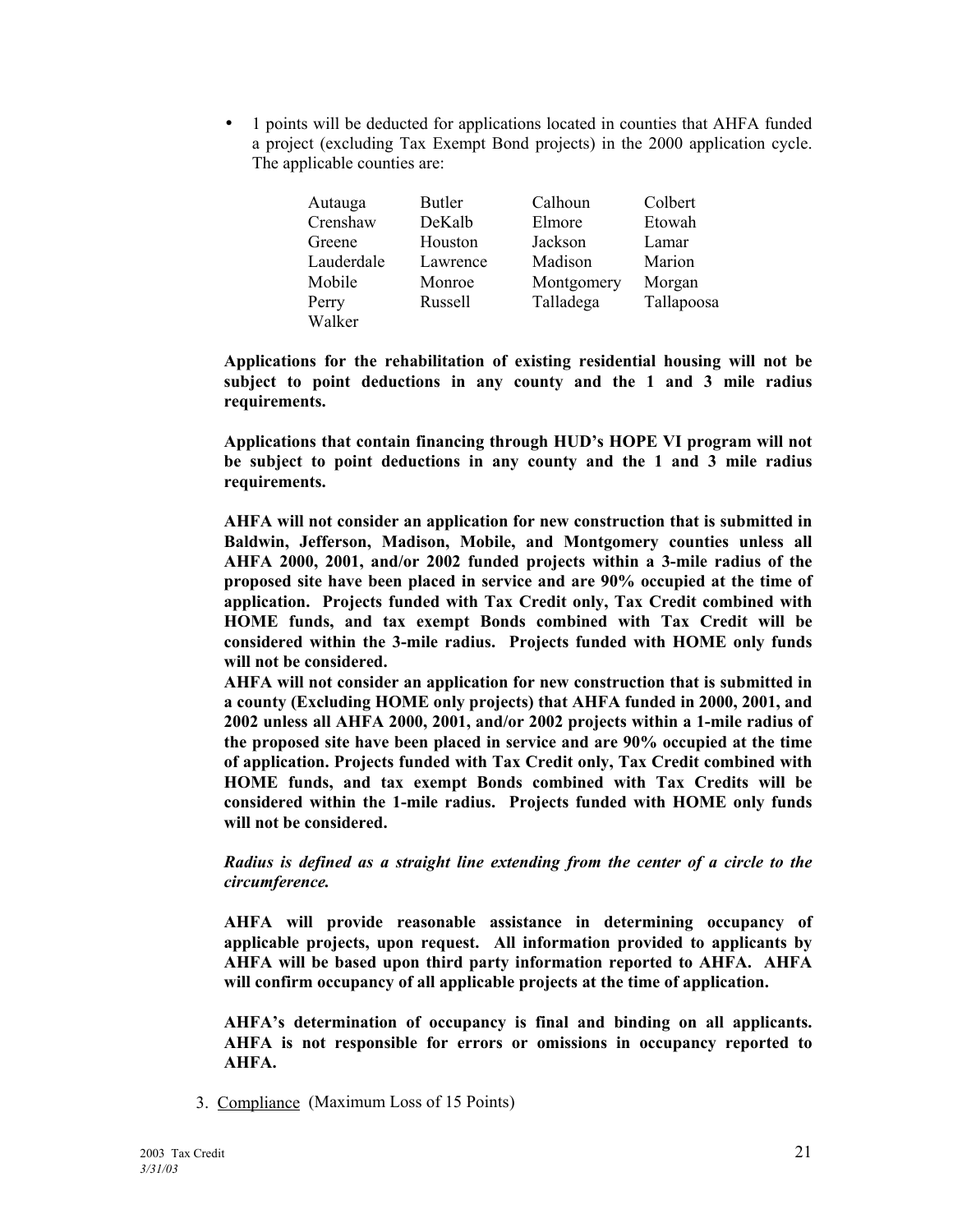- A maximum of 10 points will be deducted if the applicant's existing projects or the applicant's management company's existing projects are not in compliance with Section 42, the HOME Regulations or AHFA's policies and procedures.
- A maximum of 5 points will be deducted if the applicant has not met the Davis- Bacon requirements on any existing project.

See breakdown of points for both existing projects and existing Davis-Bacon files. **(Addendum B)** 

- 4. Returned Credits (Maximum Loss of 15 Points)
	- 10 points per project will be deducted if a 1995 or later project was not or has not been placed in service within 24 months of receiving the reservation.
	- 5 points per project will be deducted if a 1996 or later project received a reservation for Tax Credits but did not meet the minimum 10% carryover requirement that resulted in returned credits.

 *Point deductions for returned Tax Credits only apply to the Tax Credit allocation cycle following the year the Tax Credits were returned.* 

- 5. Site Selection (Maximum Loss of 13 Points)
	- A maximum of 10 points will be deducted from the project's score for any detrimental characteristics on or adjacent to the site exist. These include, but are not limited to, utility substations, landfills, railroad tracks, major highways, industrial plants, topography inconsistent with proposed use, etc.
	- A maximum of 3 points will be deducted on the following scale regarding the project's distance from a grocery store (Contains bread, milk, over the counter medicines) or pharmacy. See application instructions for the definition of services and for determining the distance from project:

| Distance         | <b>Point Deduction</b> |
|------------------|------------------------|
| Over one mile    | 1 point                |
| Over two miles   | 2 points               |
| Over three miles | 3 points               |

#### **IV. COMPLIANCE MONITORING**

Section 11407 (b)(10) of the Omnibus Budget Reconciliation Act of 1990 provides an effective date of January 1, 1992, for qualified allocation plans to contain compliance monitoring procedures required by Section 42 (m)(1)(B)(iii). These compliance monitoring procedures apply to all buildings placed in service in Alabama that have received allocations of Low-Income Housing Tax Credits as determined by Section 42 and related Treasury Regulations (Reg.). The compliance monitoring procedures and requirements are as follows:

A. AHFA will verify that the owner of a low-income housing project is maintaining records for each qualified low-income building in the project. These records must show, for each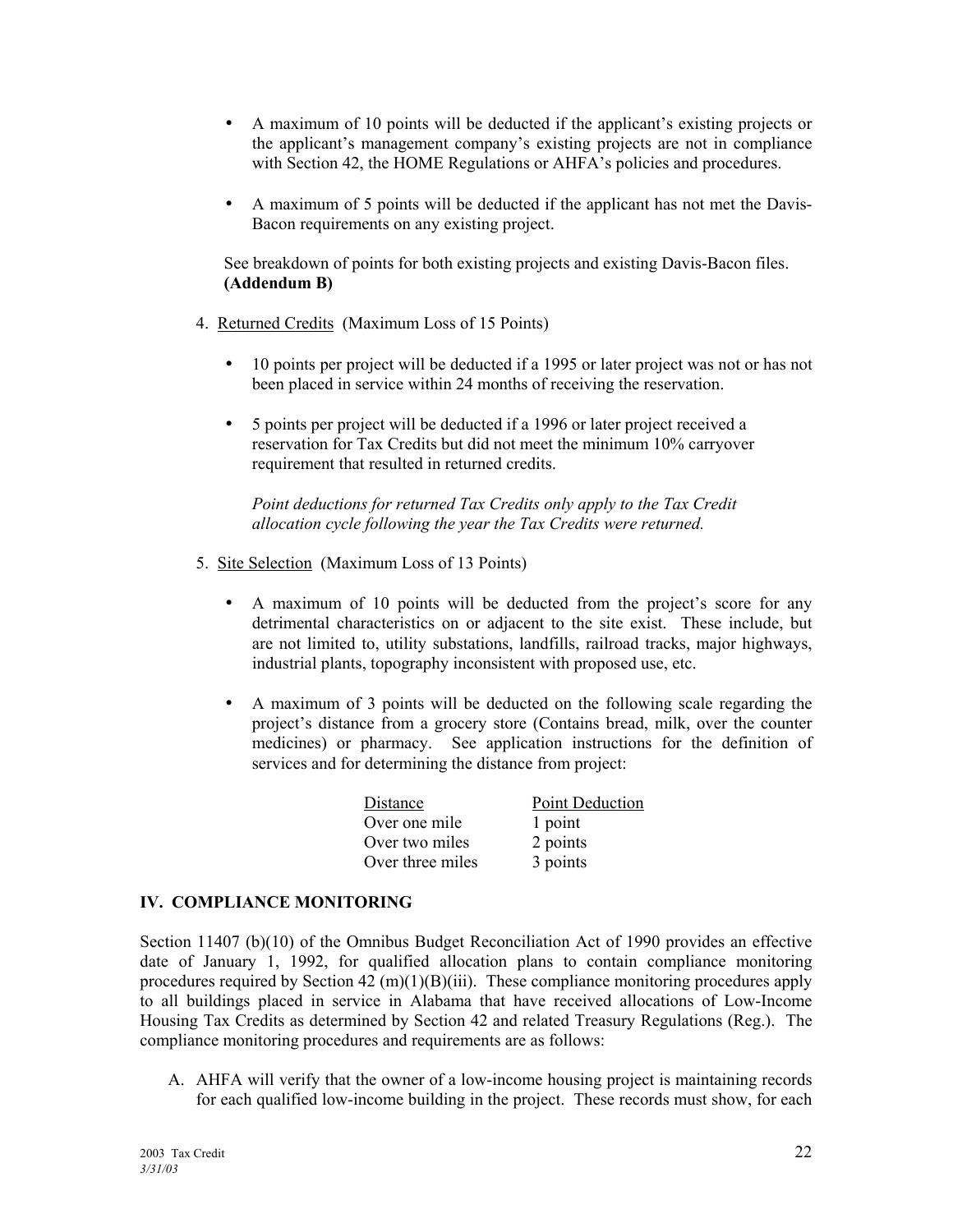year in the compliance period, the information required by the record-keeping provisions contained in Reg. ß1.42-5(b)(1), incorporated herein by reference.

- B. AHFA will verify that the records documenting compliance with Section 42 for each year as described in Paragraph A above are retained for at least six years after the due date (with extensions) for filing the federal income tax return for that year. AHFA will also verify that the records for the first year of the credit period are being retained for at least six years beyond the due date (with extensions) for filing the federal income tax return for the last year of the compliance period of the building.
- C. AHFA must receive from the owner of a low-income housing project written certification, under penalty of perjury, as provided in Reg.  $§1.42-5(c)(1)$  and other applicable HOME Regulations, which certification provisions are incorporated herein by reference. Owners must also supply a copy of the Schedule A (Form 8609) Annual Statement filed with the federal income tax return of the ownership entity. Both of these documents are to be submitted annually by May 1.
- D. AHFA will review the certifications described in Paragraph C above for compliance with the requirements of Section 42.
- E. AHFA will inspect at least 20% of the low-income housing projects each year and will inspect the low-income certification, the documentation the owner has received to support that certification, and the rent records for each low-income tenant in at least 40% of the low-income units in those projects. AHFA will determine which tenants' records are to be inspected, in accordance with Reg.  $\S1.42-5(c)(2)(iii)$ . AHFA will also conduct a physical inspection of at least 20% of the low-income units in projects selected for tenant file review.
- F. The owner must allow AHFA to perform an on-site inspection of any low-income building in the project through the end of the compliance period. This inspection is separate from any review of tenant files under Paragraph E and will include habitability requirements.
- G. AHFA will promptly notify the owner in writing if AHFA does not receive the certification described in Paragraph C, or is not permitted to inspect and review as described in Paragraphs D, E, and F, or otherwise discovers that the project does not comply with Section 42. In such event, the owner will be allowed a correction period to supply missing documentation or to correct noncompliance. This correction period begins the earlier of: (1) the date the notification is mailed or (2) the date of the inspection.
- H. AHFA will notify the IRS of an owner's noncompliance or failure to certify no later than 45 days after the end of the time allowed for correction and no earlier than the end of the correction period, whether or not the noncompliance or failure to certify is corrected. AHFA will notify HUD and/or the IRS by filing Form 8823, Low-Income Housing Credit Agencies Report of Noncompliance.
- I. AHFA will charge fees to cover the administrative expenses in monitoring compliance and to collect all expenses incurred in carrying out its duties as the Tax Credit agency, including but not limited to, reasonable fees for legal and professional services.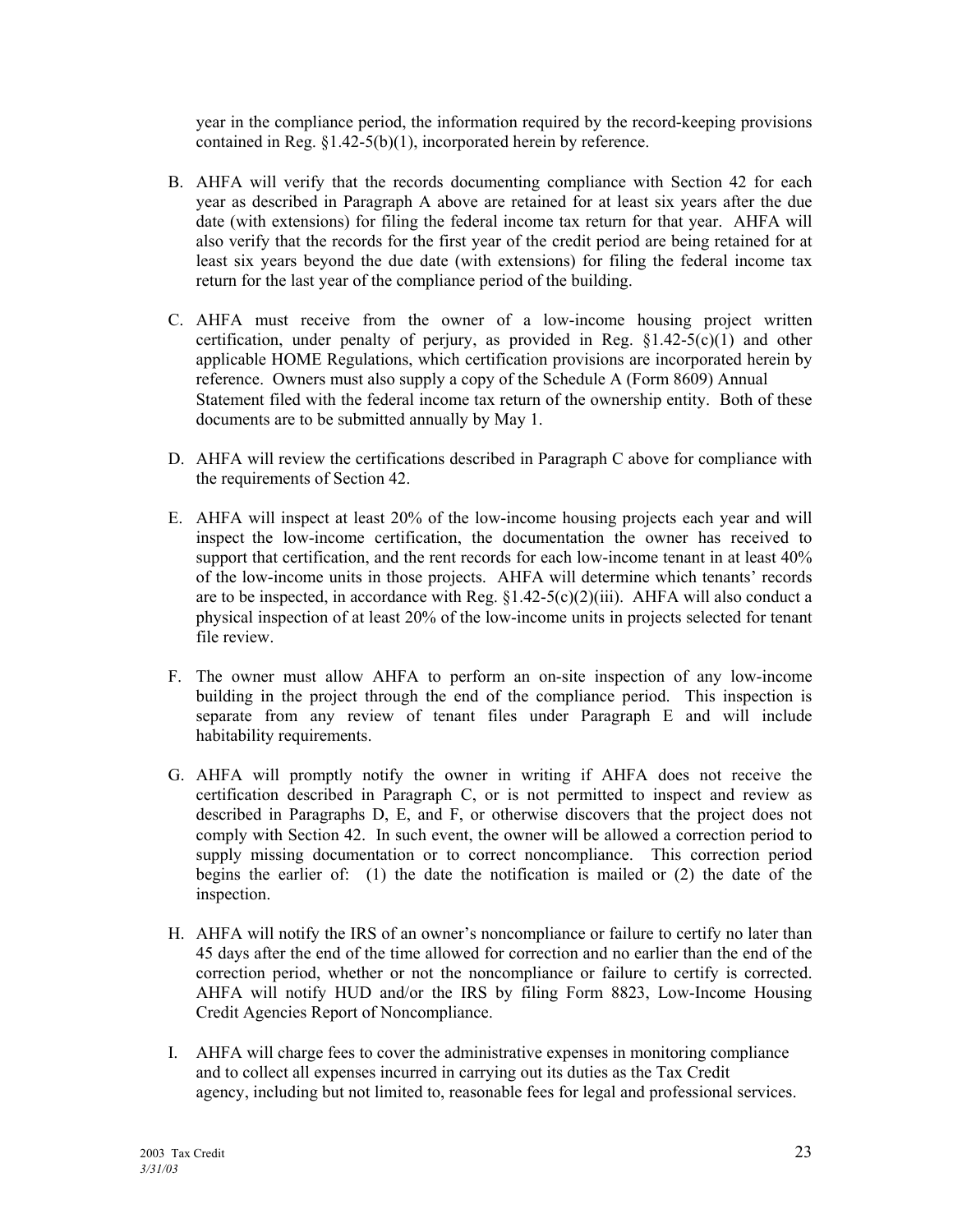- J. During the compliance period, the owner will furnish to AHFA within 90 days of the close of each fiscal year a consolidated statement of financial position, an income and expense statement, and a rent roll of the project for that fiscal year. These items are to be certified by the owner.
- K. Compliance with requirements of Section 42 is the responsibility of the owner of the building for which the credit is allowable. AHFA's obligation to monitor for compliance with the requirements of Section 42 does not make AHFA or the State of Alabama liable to any owner or to any shareholder, officer, director, partner, member or manager of any owner or of any entity comprising any owner for an owner's non-compliance therewith.
- L. Owners and managers must attend AHFA's compliance training within 150 days of receiving IRS Form 8609 from AHFA.
- M. Failure to comply with all of the accessible and adaptive design and construction requirements of the Fair Housing Act may result in loss of tax credits pursuant to 26 C.F.R. ß 1.42-9.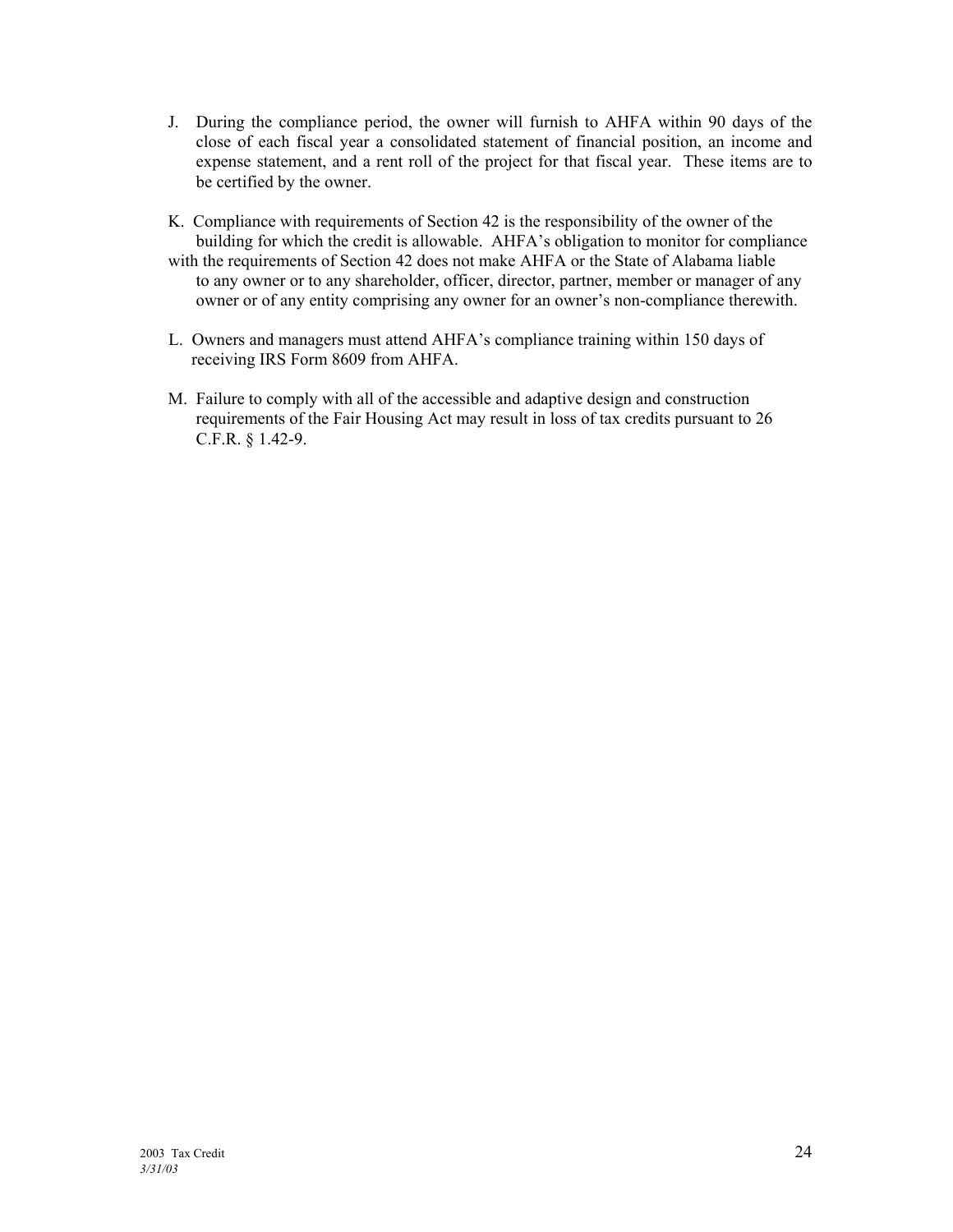# **Design Quality Standards Twelve (12) or More Units**

The following outline of minimum standards must be used in designing Tax Credit and HOME projects of twelve or more units.

**Any deviations from these standards should have the prior written consent or approval of the Alabama Housing Finance Authority.** 

**All projects must be designed in accordance with the applicable requirements of the Americans with Disabilities Act, Section 504 Requirements, Fair Housing and any local building codes.** 

#### I. **Site Selection Criteria:**

- A. Proposed sites contained within a 100-year flood plain are not permitted.
- B. Sites located in a Radon Zone-1 (highest level) will require Radon Resistant New Construction Practices. Rehabilitation projects must meet the Radon Mitigation Standards as required by the Environmental Protection Agency.
- C. All developments must submit a complete site specific soils report, not more than one year old at the time of submission of final plans and specifications, bound within the project specifications. The soils report must reflect the results of laboratory tests conducted on a minimum of one (1) soil boring per planned building location and a minimum total of two (2) soil borings at the planned paved areas of the development. A registered professional engineer or a certified testing agency with a current license to practice in the State of Alabama must prepare the report.
- D. Sites located outside municipal city limits:
	- 1. A proposed new construction site may be located outside a municipalityís city limit, but must be within the local police or sheriff jurisdiction.
	- 2. A proposed site that is located in the police jurisdiction of a local municipality must comply with applicable zoning restrictions as if located within that municipality's city limit.
	- 3. Domestic water and fire water service must be provided to the development by the local utility service provider.

#### II. **Building Design Criteria**

- A. Maximum Building Standards:
	- 1. The square footage of the Project's community building must not exceed 2,500 square feet (inclusive of the office area, community laundry, mechanical room, restrooms, kitchens, porches, etc.).
	- 2. All 100% Elderly projects must be one-story structures. Exception: Projects may have more than one story, provided elevators are to be installed servicing all upper level apartments. Design exceptions, or deviations, may be reviewed by AHFA on an individual basis.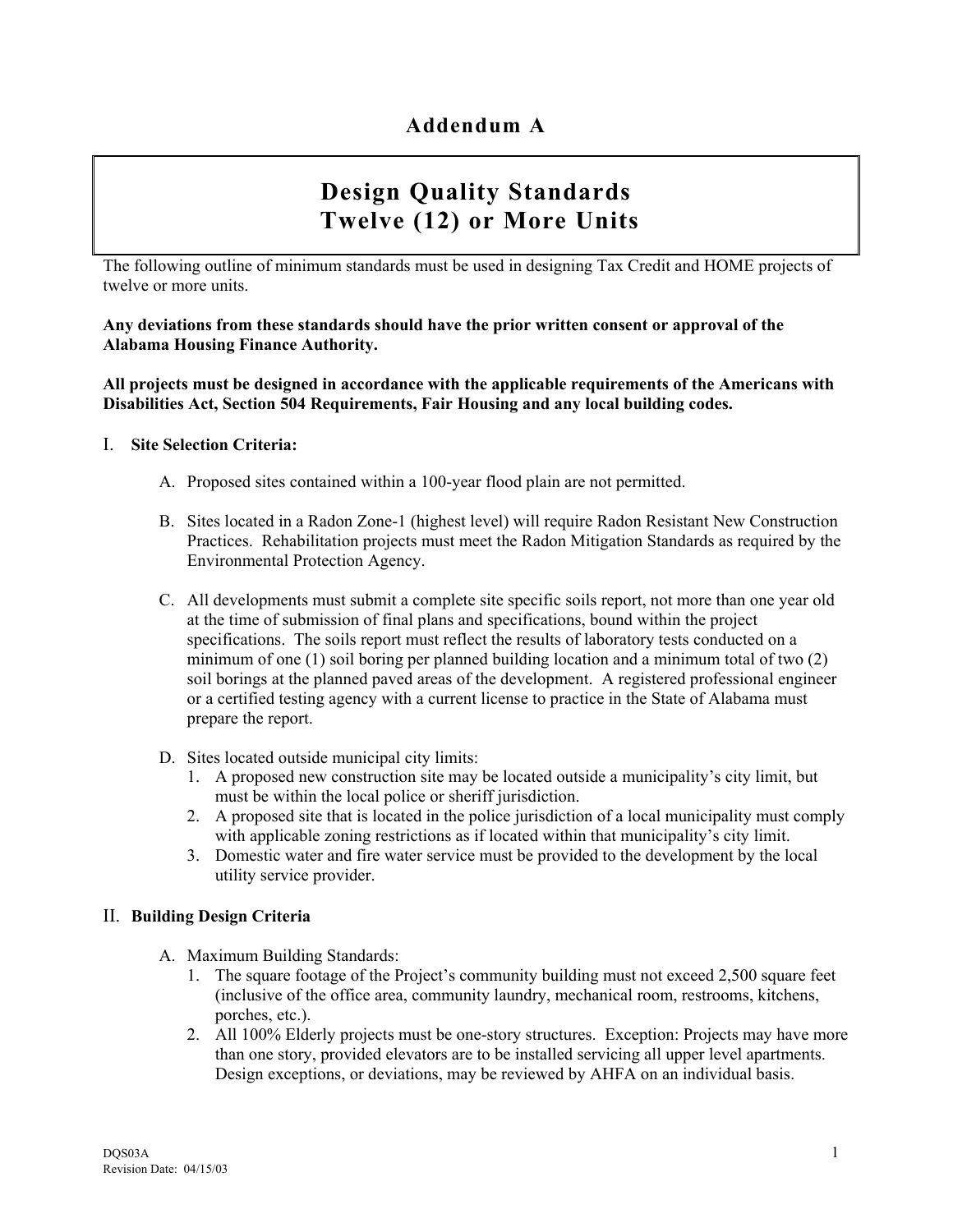#### B. Minimum Building Standards:

- 1. Minimum Apartment Unit Net Area Requirements:
	- a. "Net" area is measured from the **interior finished face** of the exterior wall to the **centerline** of the common, or party, wall.
	- b. Minimum Bedroom Net Area is measured from the interior faces of all walls surrounding each bedroom, excluding closets, mechanical rooms, and storage rooms.

|                  |                            | <b>Minimum Unit</b> | Min. Bedroom    |
|------------------|----------------------------|---------------------|-----------------|
| <b>Unit Type</b> | <b>Number of Bathrooms</b> | Net Area*           | <b>Net Area</b> |
| 1 Bedroom        |                            | $725$ s.f.          | $120$ s.f.      |
| 2 Bedroom        |                            | $900$ s.f.          | $120$ s.f.      |
| 2 Bedroom        | 1.5                        | $925$ s.f.          | $120$ s.f.      |
| 2 Bedroom        | 2                          | $975$ s.f.          | $120$ s.f.      |
| 3 Bedroom        | 2                          | $1,050$ s.f.        | $120$ s.f.      |
| 4 Bedroom        | 2                          | $1,250$ s.f.        | $120$ s.f.      |

*\*Note 1: Unit areas do not include outside storage, covered porches, patios, balconies, etc.* 

- 2. Exceptions to the minimum area requirements:
	- a. Projects with USDA Rural Development (formerly FmHA) financing;
	- b. Single-Room Occupancy ("SRO") projects; and
	- c. Rehabilitation of existing residential rental units.
- 3. For new construction, all units must include an exterior storage closet with a minimum area of 16 square feet.
- 4. Exterior Building Standards:
	- a. Exterior Finishing Materials:
		- 1. Exterior building coverings: For new construction, very low maintenance materials are required. Acceptable materials include:
			- a. Brick;
			- b. High quality vinyl siding with a minimum thickness of .042 and a lifetime nonprorated limited warranty (50 year) transferable; or
			- c. Cementitious siding.

*All siding materials listed above are required to be 8 inches above the finished floor elevation of the building ground floor, with the exception of concrete patio and covered breezeway areas. Brick or decorative block must be used as an apron material.* 

- 2. Prefinished fascia and soffit: Vinyl or aluminum panels should be used.
- 3. Windows frames and sashes are to be constructed of vinyl-clad wood, solid extruded vinyl, or aluminum.
- 4. Materials for entry doors are to be metal-clad wood or hollow metal construction. ìPeepholesî and deadbolt locks are required in entry doors. Dead bolt locks on entry doors should have "thumb latch" on interior side. Double keyed dead bolt locks are prohibited. Minimum width of all exterior doors shall be 34 inches.
- 5. Roofing materials: Anti-fungal shingles or metal roof with 25-year warranty or better should be used.
- 6. Roof gable vents should be made of aluminum or vinyl materials.
- 7. All primary entries should be within a breezeway or have a minimum roof covering of 3-feet deep by 5-feet wide, and should be designed to divert water away from the entry door. Entry pads measuring 4 feet by 4 feet and made of impervious material with a minimum slope of 1/4 inch per foot are required at each exterior entry.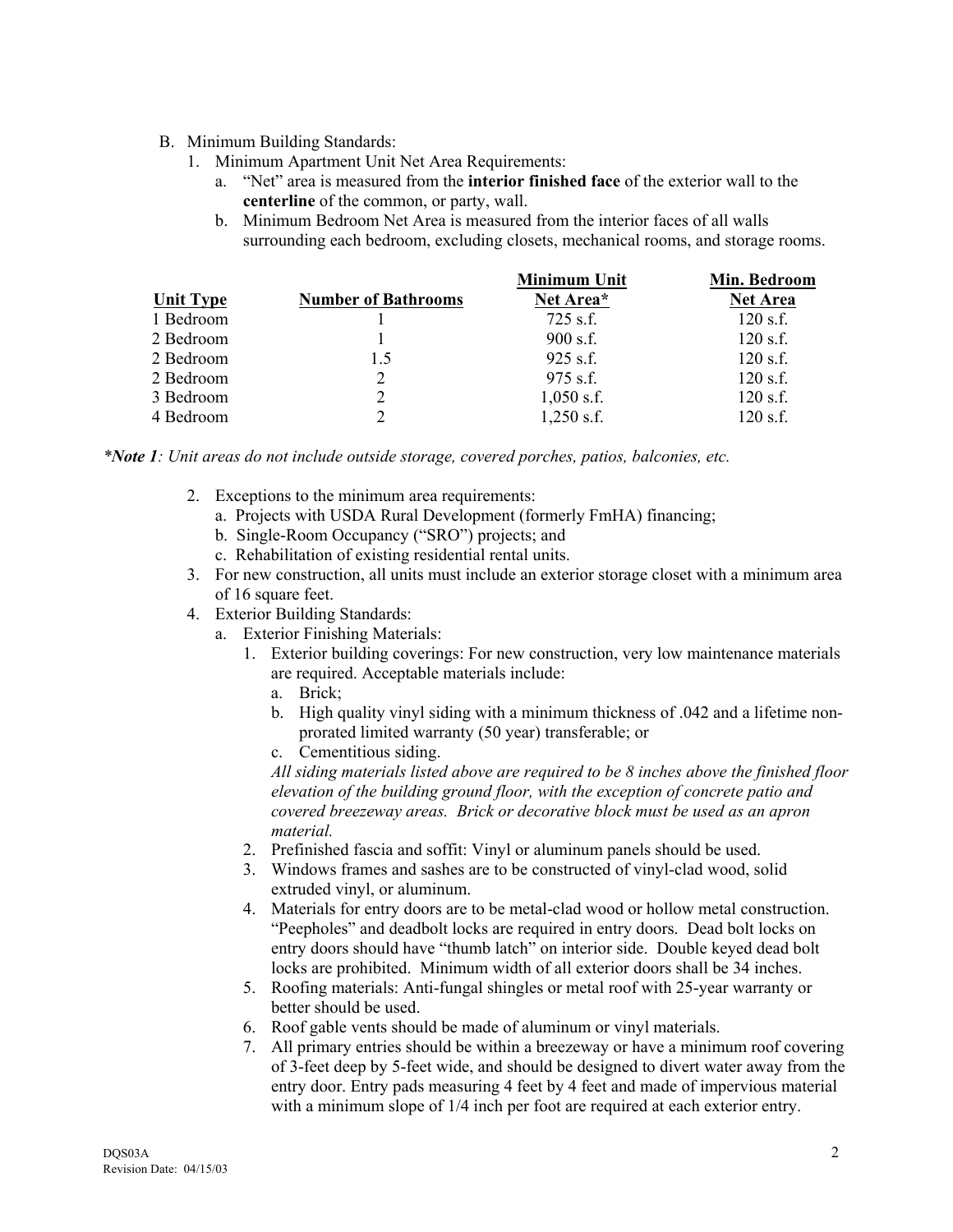- 8. Breezeways functioning as fire exits must be constructed of concrete floor/decking material.
- 9. Exterior shutters are required on all 100% vinyl siding buildings.
- b. Other Exterior Standards:
	- 1. Exterior lighting is required at entry doors.
	- 2. Address numbers are to be clearly visible.
	- 3. One and one-half parking spaces per living unit required for family units, one space per unit for elderly units, two parking spaces for single family homes, and two parking spaces for each duplex, unless local code dictates otherwise, and no designated street parking allowed.
	- 4. Flashing is to be installed above all exterior door and window units.
	- 5. A landscaping plan must be submitted indicating areas to be sodded and landscaped. Landscaping plan(s) must follow any applicable landscape municipal ordinance. At a minimum, all disturbed areas must be seeded. One  $1\frac{1}{2}$  tree per unit. Six 1 gallon shrubs per unit.
	- 6. Curbing for paved areas is required throughout the proposed development site, including parking areas.
	- 7. Sidewalk access to all parking spaces must be provided.
	- 8. A project sign including the fair housing logo is required.
	- 9. A minimum of one enclosed trash dumpster or compactor is required.
	- 10. Continuous asphalt or concrete paved access road must be provided to the entrance of the development.
- 5. Interior Building and Space Standards:
	- a. Wall Framing:
		- 1. Walls may be framed using metal studs in lieu of wood.
		- 2. Sound proofing or sound batt insulation is required between the stud framing in party walls. A sound rating of STC 54 is required.
	- b. Insulation Requirements:
		- 1. Exterior wall insulation should have an overall R-11 minimum for the entire wall assembly.
		- 2. Roof or attic insulation should have an R-30 minimum.
		- 3. Vapor retarders must be installed if recommended by project architect.
	- c. Kitchen spaces:
		- 1. 6 1/2-inch deep double bowl stainless steel sinks are required in each unit.
		- 2. Each unit must be equipped with a dry chemical fire extinguisher readily visible in the kitchen.
		- 3. New cabinets should have dual sidetrack drawers and no laminate or particleboard fronts for doors or drawer fronts. Cabinets shall meet the ANSI/KCMA A161.1 performance and construction standard for kitchen and vanity cabinets. Cabinets shall bear the certification seal of KCMA (Kitchen Cabinet Manufacturers Association).
		- 4. A pantry closet is required in each unit. The pantry must be  $1'6''$  x  $1'6''$  deep with a minimum five shelves, located in the kitchen.
		- 5. Fluorescent lighting is required.
	- d. Bathroom Spaces:
		- 1. Tub/shower units should have minimum dimensions of 30-inch width by 60-inch length and be equipped with anti-scald valves.
		- 2. Water closets should be centered 18 inches from sidewalls or vanity/lavatories.
		- 3. Mirror length should extend to top of vanity backsplash with top of mirror a minimum of  $6^{\circ}$ -0" above finish floor.
	- e. Hallways should have a minimum width of 36 inches.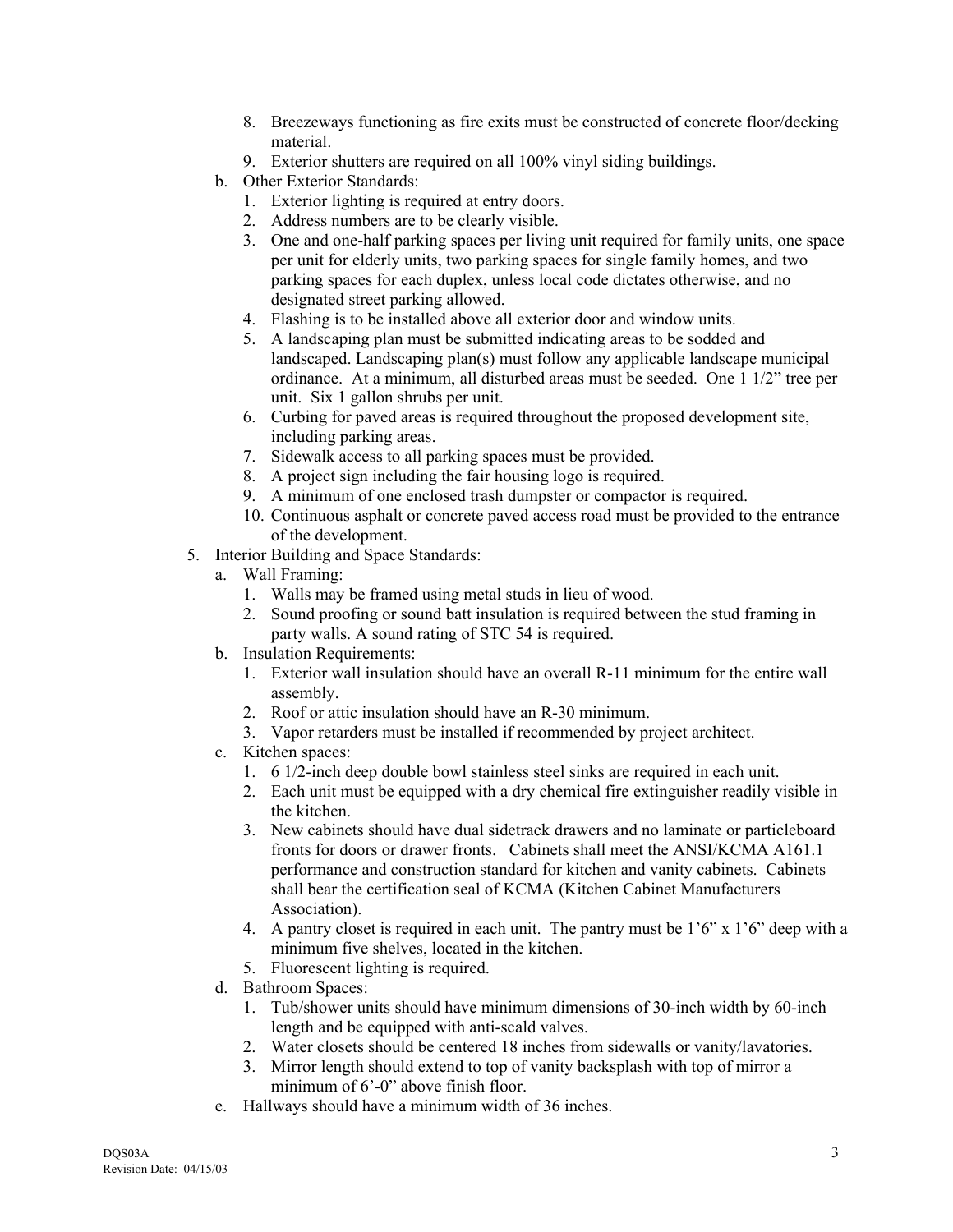- f. All interior doors to habitable spaces should have minimum width of 30 inches.
- g. Overhead lighting is required in each room.
- h. Window treatments are required for all windows.
- i. Sliding glass doors are prohibited.
- j. Floor Finishes:
	- 1. Carpet materials must meet FHA minimum standards.
	- 2. Resilient flooring materials must meet FHA minimum standards.
- k. A minimum of two hard-wired with battery back-up smoke detectors is required per unit.
- 6. Plumbing and Mechanical Equipment:
	- a. Water heaters should be placed in drain pans with drain piping plumbed to the outside.
	- b. All water piping located on exterior walls and in attic space should be insulated. Water and sanitary waste lines should be located in interior walls or stubbed up through the floor.
	- c. Through-wall HVAC units are not permitted except in efficiency units or in offices.
	- d. CPVC supply piping is not allowed for interior space in-wall or overhead services.
	- e. HVAC units and water heaters are not permitted in attic spaces. Units must be placed in Mechanical Closets with insulated walls located in the living unit.
	- f. HVAC refrigeration lines shall be insulated.
	- g. HVAC 10 seer or greater should be used.
- C. Modular Construction:
	- 1. Modular units are to be constructed in component sections and assembled by a manufacturer in a controlled environment. The component sections are to be assembled on a conventional permanent foundation at the project site. Finish work is to be completed on site.
	- 2. Modular units must be constructed to meet applicable building codes, AHFAís specifications and Design Quality Standards stated herein.
	- 3. A modular home manufacturer's warranty must be provided.

#### III. **Drawing Submission Criteria:**

The following documents should be prepared by a registered architect, surveyor, or engineer licensed to practice in the State of Alabama.

- A. Site Plan: The following items should be shown.
	- 1. Scale: 1 inch = 40 feet or larger for typical units.
	- 2. North arrow.
	- 3. Locations of existing buildings, utilities, roadways, parking areas if applicable.
	- 4. Existing site/zoning restrictions including setbacks, rights of ways, boundary lines, wetlands, and flood plain.
	- 5. All proposed changes and proposed buildings, parking, utilities, and landscaping.
	- 6. Existing and proposed topography of site.
	- 7. Finished floor height elevations and all new paving dimensions and elevations.
	- 8. Identification of all specialty apartment units, including, but not limited to, designated handicapped accessible and sensory impaired apartment units.
	- 9. Site accessibility design requirements.
- B. Floor Plans:
	- 1. Scale:  $1/4$  inch = 1 foot or larger for typical units.
	- 2. For projects requiring renovation and/or demolition of existing structures, show proposed changes to building components and design, identifying removal and new construction methods.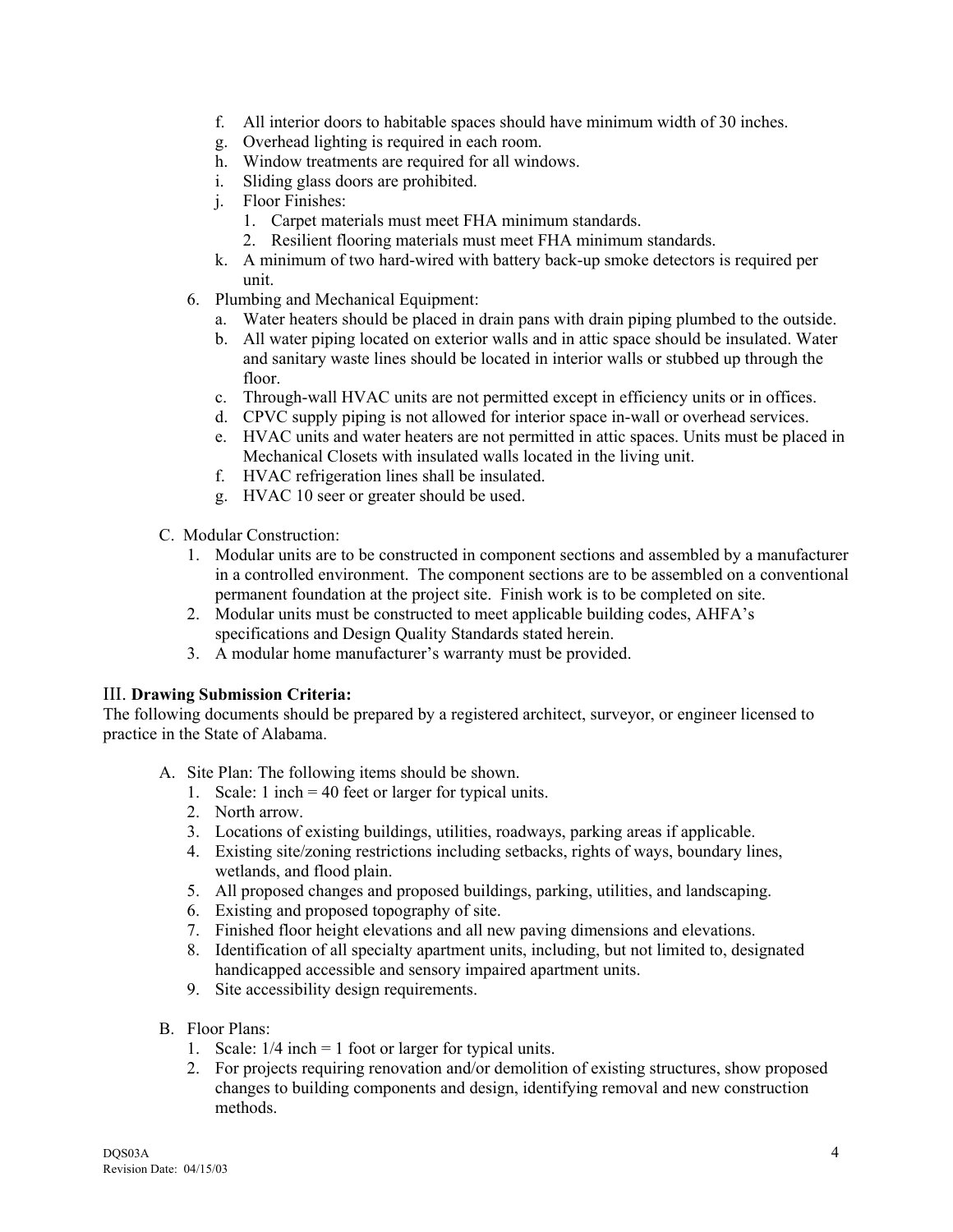- 3. Show room/space layout, identifying each room/space with name and finished space size.
- 4. Indicate the total gross square foot size, and the net square foot size for each typical unit.
- 5. For projects involving removal of asbestos and/or lead paint, identify location and procedures for removal.
- C. Elevations and sections for new construction:
	- 1. Scale:  $1/8$  inch = 1 foot or larger.
	- 2. Identify all materials to be used on building exteriors and foundations.